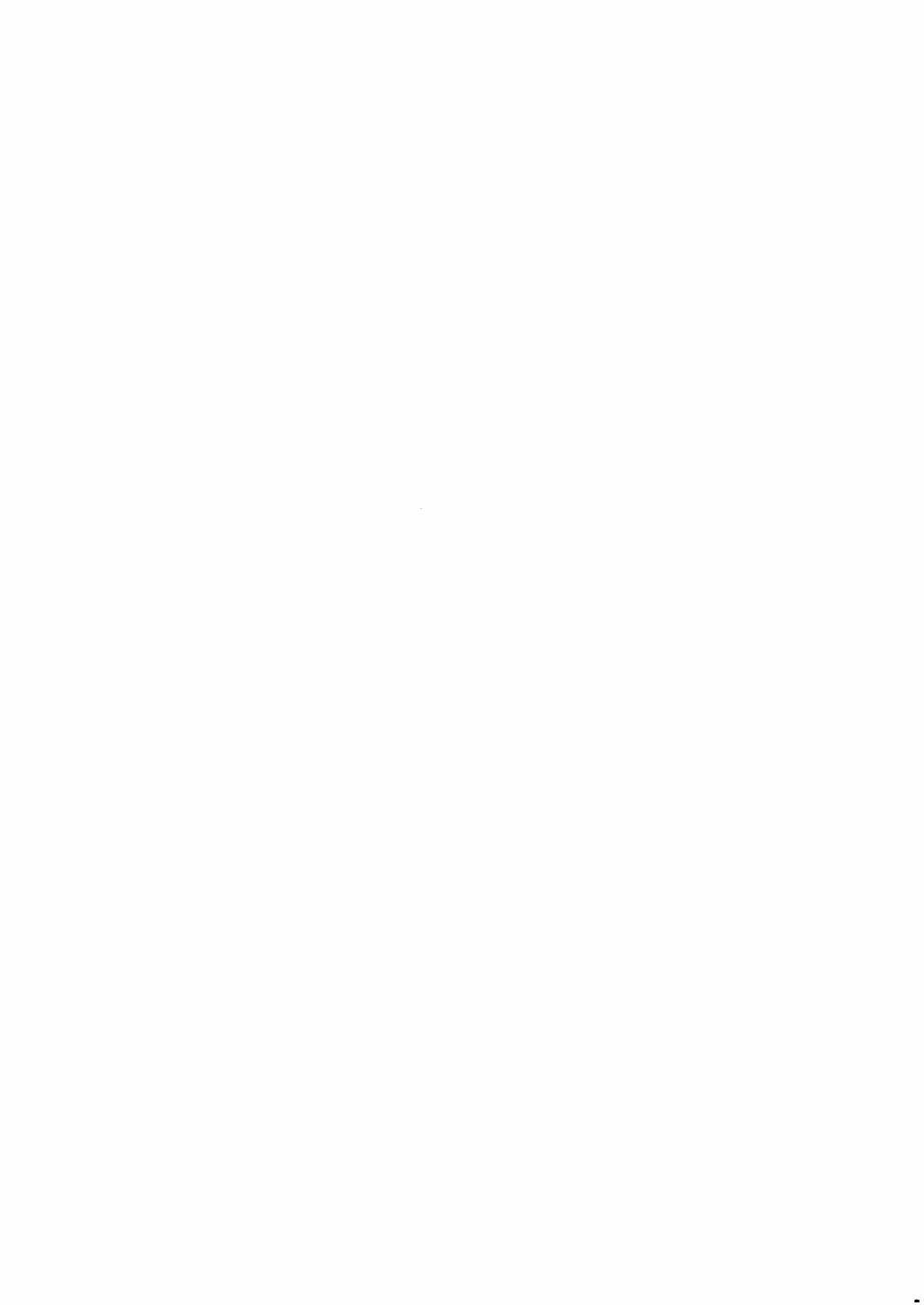#### Preface

One of the major long run tasks of the Human Settlements and Services Research Area at IIASA is Human Settlement Systems: Development Processes and Strategies. The purpose of this task is to establish and use a framework of functional urban regions to provide a better understanding of the impact of public policies on the spatial distribution of population and economic activity. Regional policies usually are formulated in the context of individual nations. However, many regions are directly and significantly affected by proximity to an international frontier. This paper examines border regions from the viewpoint of location theory and the growth center literature, and suggests research directions for the study of opportunities that could be realized in border regions as a consequence of economic integration across national boundaries.

# Papers in the IIASA Series on Human Settlements and Services: Development Processes and Strategies

- 1. Peter Hall, Niles Hansen and Harry Swain, Urban Systems: A Comparative Analysis of Structure, Change and Public Policy, RM-75-35, July 1975.
- 2. Niles Hansen, A Critique of Economic Regionalizations of the United States, RR-75-32, September 1975.
- 3. Niles Hansen, International Cooperation and Regional Policies Within Nations, RM-75-48, September 1975.
- 4. Peter Hall, Niles Hansen and Harry Swain, Status and Future Directions of the Comparative Urban Region Study: A Summary of Workshop Conclusions, RM-75-59, November 1975.
- 5. Niles Hansen, Growth Strategies and Human Settlement Systems in Developing Countries, RM-76-2, January 1976.
- 6. Niles Hansen, Systems Approaches to Human Settlements, RM-76-3, January 1976.
- 7. Allan Pred, The Interurban Transmission of Growth in Advanced Economies: Empirical Findings Versus Regional Planning Assumptions, RR-76-4, March 1976.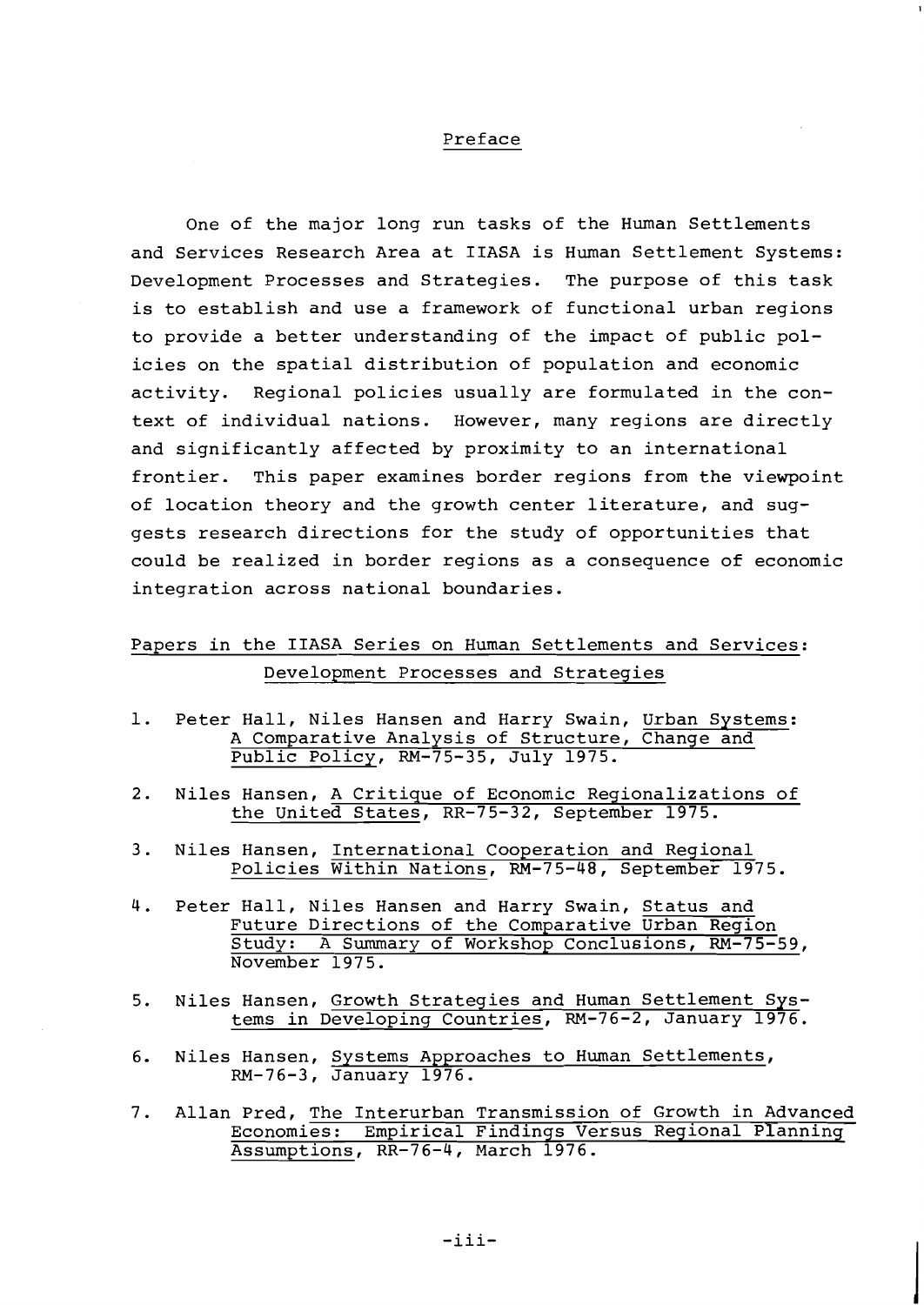$\label{eq:2.1} \frac{1}{\sqrt{2}}\int_{\mathbb{R}^3}\frac{1}{\sqrt{2}}\left(\frac{1}{\sqrt{2}}\right)^2\frac{1}{\sqrt{2}}\left(\frac{1}{\sqrt{2}}\right)^2\frac{1}{\sqrt{2}}\left(\frac{1}{\sqrt{2}}\right)^2.$ 

 $\label{eq:2} \frac{1}{\sqrt{2}}\int_{0}^{\infty}\frac{1}{\sqrt{2\pi}}\left(\frac{1}{\sqrt{2\pi}}\right)^{2}d\mu_{\rm{eff}}$ 

 $\label{eq:2.1} \frac{1}{\sqrt{2}}\int_{\mathbb{R}^3}\frac{1}{\sqrt{2}}\left(\frac{1}{\sqrt{2}}\right)^2\frac{1}{\sqrt{2}}\left(\frac{1}{\sqrt{2}}\right)^2\frac{1}{\sqrt{2}}\left(\frac{1}{\sqrt{2}}\right)^2\frac{1}{\sqrt{2}}\left(\frac{1}{\sqrt{2}}\right)^2.$ 

 $\label{eq:2.1} \frac{1}{\sqrt{2}}\int_{\mathbb{R}^3}\frac{1}{\sqrt{2}}\left(\frac{1}{\sqrt{2}}\right)^2\frac{1}{\sqrt{2}}\left(\frac{1}{\sqrt{2}}\right)^2\frac{1}{\sqrt{2}}\left(\frac{1}{\sqrt{2}}\right)^2\frac{1}{\sqrt{2}}\left(\frac{1}{\sqrt{2}}\right)^2.$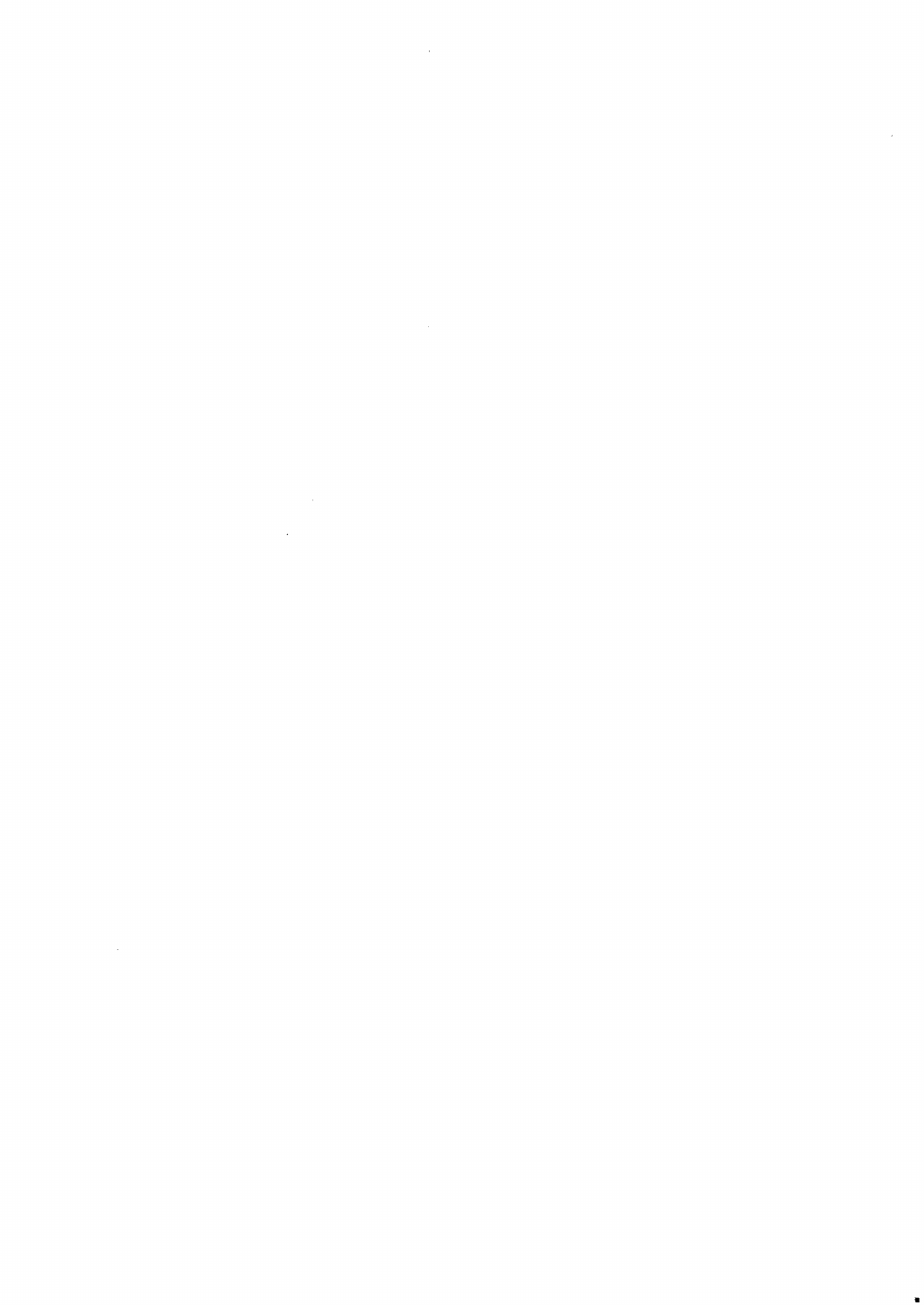# ABSTRACT

Regional policies usually are formulated in the context of individual nations. However, many regions are directly and significantly affected by proximity to an international frontier. This paper examines border regions from the viewpoint of location theory and the growth center literature, and suggests research directions for the study of opportunities that could be realized in border regions as a consequence of economic integration across national boundaries.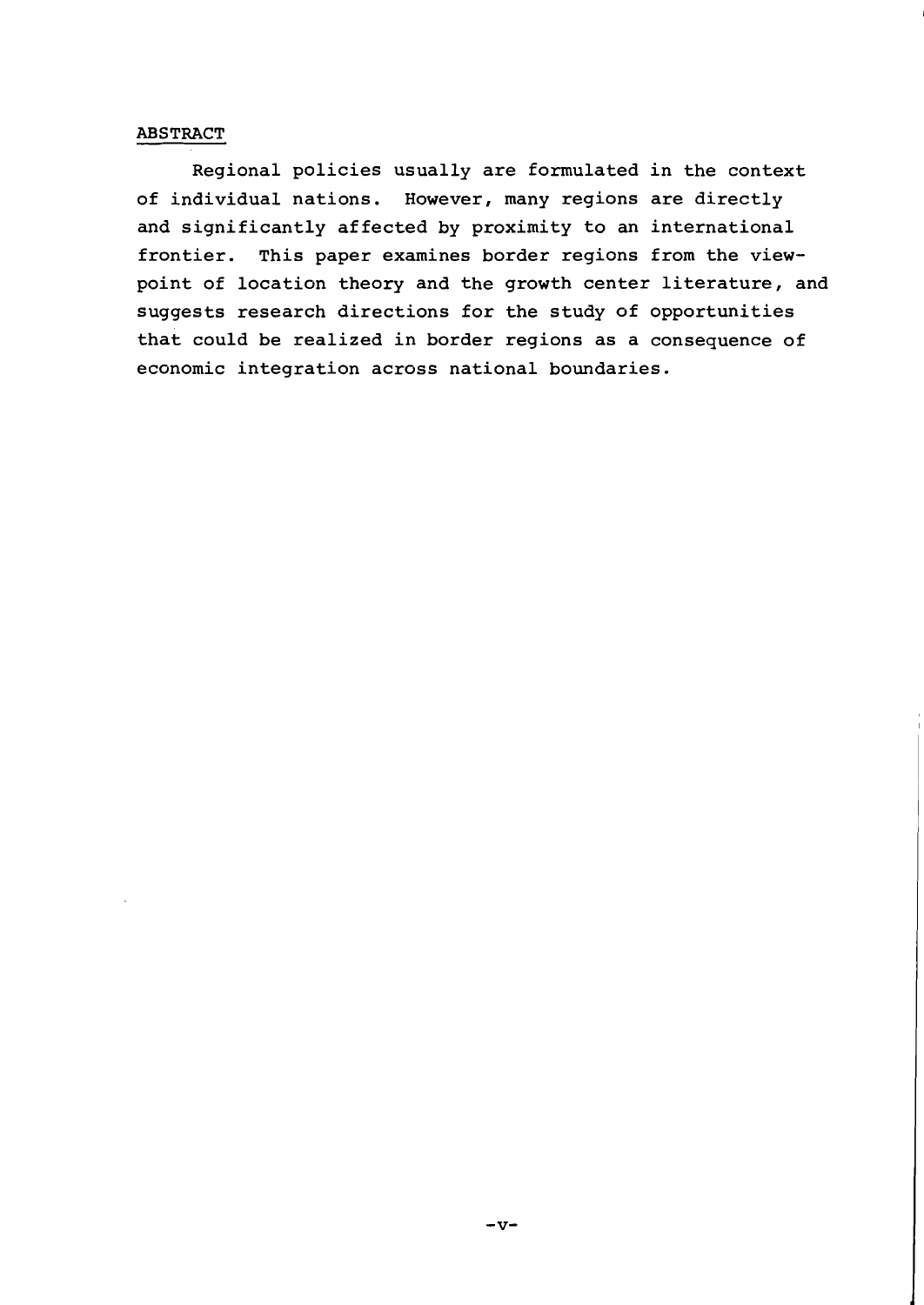$\label{eq:2} \frac{1}{2} \int_{\mathbb{R}^3} \frac{1}{\sqrt{2}} \, \frac{1}{\sqrt{2}} \, \frac{1}{\sqrt{2}} \, \frac{1}{\sqrt{2}} \, \frac{1}{\sqrt{2}} \, \frac{1}{\sqrt{2}} \, \frac{1}{\sqrt{2}} \, \frac{1}{\sqrt{2}} \, \frac{1}{\sqrt{2}} \, \frac{1}{\sqrt{2}} \, \frac{1}{\sqrt{2}} \, \frac{1}{\sqrt{2}} \, \frac{1}{\sqrt{2}} \, \frac{1}{\sqrt{2}} \, \frac{1}{\sqrt{2}} \, \frac{1}{\sqrt{2}} \, \frac$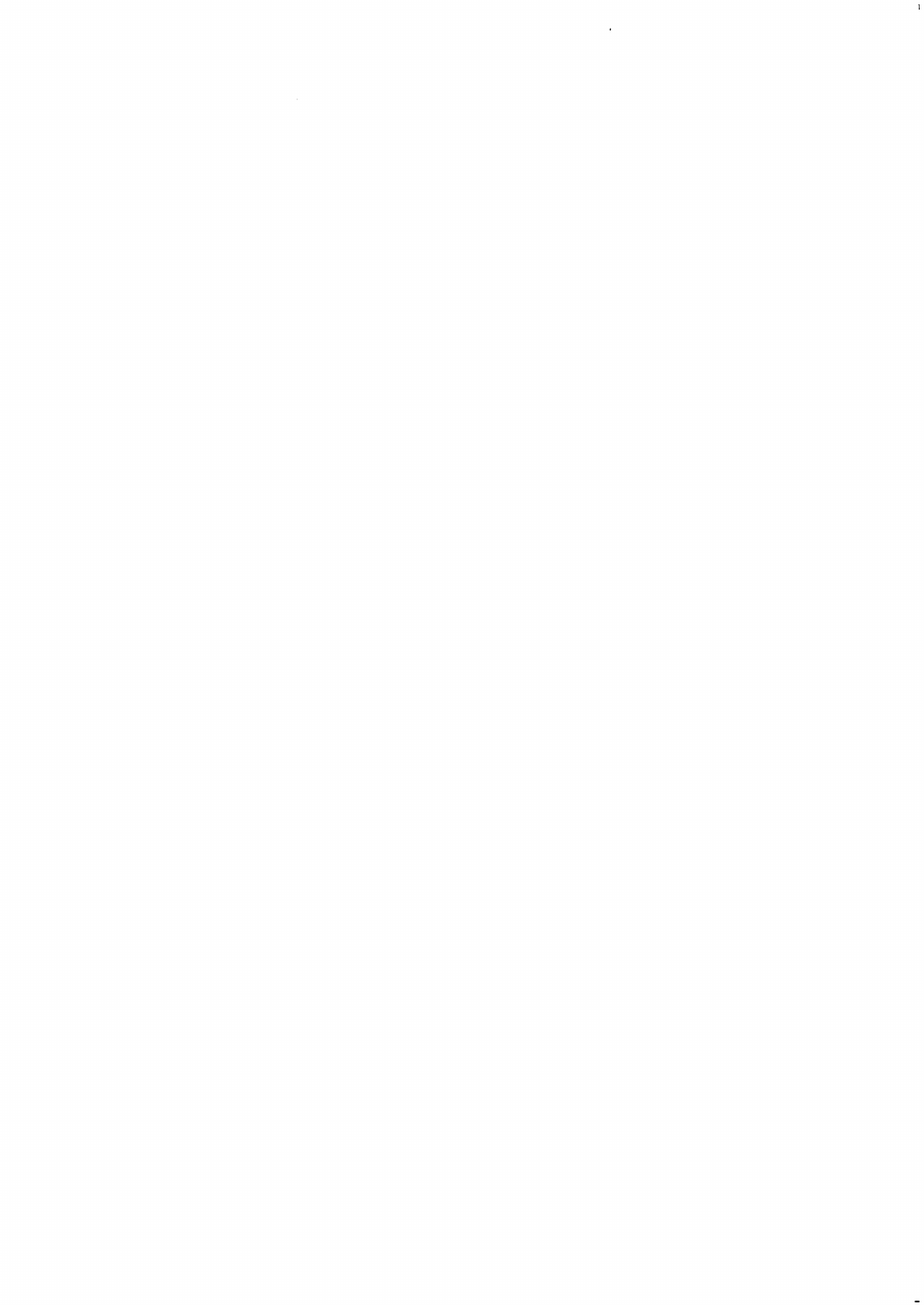# THE ECONOMIC DEVELOPMENT OF BORDER REGIONS

#### Niles Hansen

#### Introduction

For present purposes border regions may be defined as subnational areas whose economic life is directly and significantly affected by proximity to an international frontier. Small nations often have many of the attributes of border regions but the primary concern here is the border region in the larger context of its own nation, as well as its international setting. Some large countries also may have a border region problem that is truly national in scope. For example, despite the large geographic size of Canada, most of the Canadian population lives relatively close to the United States. Issues related to this proximity receive continual national attention in Canada; yet they also may be analyzed in terms of border regions, i.e. they take on different dimensions depending on whether they are viewed from the Vancouver region, the plains and prairies, Ontario, Quebec, or the Maritimes.

It might be supposed that classical and neo-classical international trade theory would be able to give significant guidance with respect to border region problems. In fact it is not well adapted for this purpose because it is largely oriented to the notion of equilibrium. It postulates that trading partners both gain from the exchange and that any disequilibrium will be corrected by re-equilibrating forces. It was never elaborated to deal systematically with economic inequalities so it cannot explain the existence of underdevelopment or the process of development. Even in its modern versions, international trade theory has as its ideal the generalization of free trade in order to promote world well-being. But the notion of homogeneous markets bears little resemblance to the realities of most border regions. The latter are profoundly influenced by particular local geographical, political, and economic conditions. It has been argued that present tendencies in the evaluation of the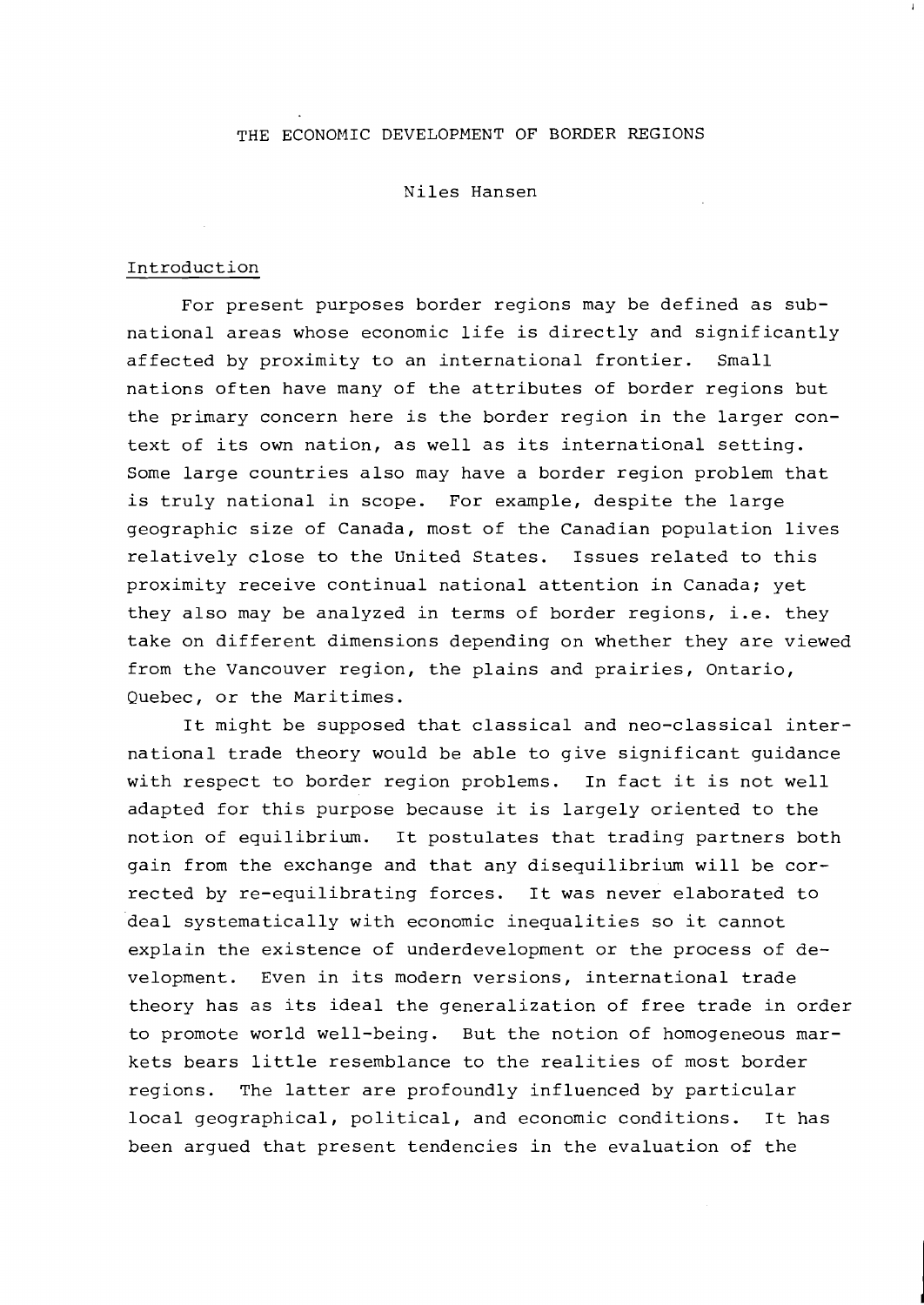European Economic Community are forcing recognition of this fact. In this view, phenomena neglected in trade theory (as well as location theory) are in fact the key elements in any serious consideration of the problems of border regions. Thus trade theory "ignores economies of scale, external economies, the effects of domination, and the cumulative processes of economic decline or development; in brief, it does not take account of development theory and particularly its spatial implications (Gendarme, 1970, p. 894) . "

The remainder of this paper critically examines the nature and significance of border regions in location theory and in the growth center literature. It is argued that both of these approaches have considerable shortcomings. However, proposals are made concerning feasible analysis of the opportunities that could be realized in border regions as a consequence of economic integration across national frontiers. Specific border regions in Western Europe are discussed throughout the paper.

## Location Theory and Border Regions

### Von Thiinen

In the present context it is noteworthy that the seminal works in location theory are virtually a German monopoly. The first attempt to develop a general location theory was that of J.H. von Thünen (1826). He posed the problem of how to aetermine the most efficient uses of the land on his estate and in so doing he formulated a more general model of how rural land uses should be arranged around a market town. The underlying principle in his scheme was that each parcel of land should be put to that use which yielded the highest rent. Despite the originality of von Thunen's approach, he did not really succeed in explaining the spatial structure of a functioning economic system. Yet he inspired the more comprehensive analyses of central place functions made by W. Christaller a century later.

#### Christaller

It is beyond the scope of this paper to give even a complete outline of Christaller's (1933) general theory. However, it may

 $-2-$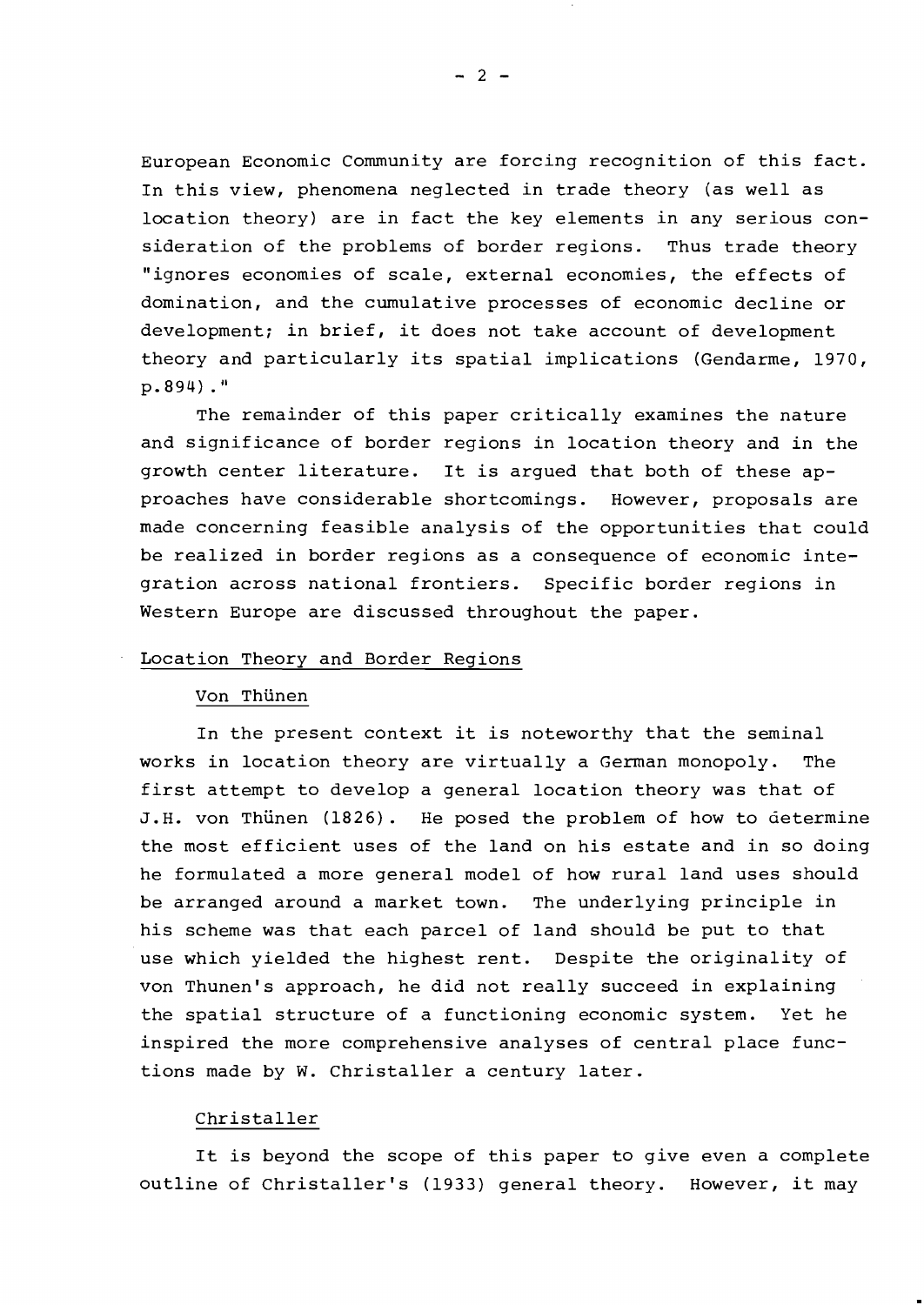be noted that he employed the term "central place" to denote all urban agglomerations and he pointed out that there is a mutual interdependence between any central place and its complementary region. He constructed now familiar geometric models to demonstrate the possible hierarchical relations among central places in an economic landscape. If the objective is the greatest provision of central place goods and services by the fewest number of central places, then the market principle should be the determining factor in their spatial organization. But if the objective is to satisfy the maximum demand for the transportation of goods at minimum cost, then as many central places as possible should lie on traffic routes; relatively more central places would then be needed in comparison with spatial organization according to the market principle. The contrast between the two systems can be seen by comparing Figure 1 and Figure 2.

Figure 1 shows only three orders of central places, but in an economic landscape there could be many more. **A** brief digression is necessary to elucidate the nature of this spatial configuration.

The "range of good" and "threshold population" are perhaps the key concepts in central place theory. The range of a good denotes the zone around the central place from which persons travel to the center to purchase the good or service offered at the place. In theory, the upper limit of this range is the maximum possible sales radius. Beyond this limit, the price of the good is too high because the distance results in too high a price or because of the closer proximity of consumers to alternative centers. The lower limit of the range is the radius that encloses the minimum number of consumers necessary to provide a sales volume adequate for the good to be supplied profitably from the central place. This lower limit is the threshold population. The lowest level of center performs certain functions or provides certain goods that are limited in number and kind by the limited population within usual range of the center. The center of the next highest order performs all the functions of the lower-order center plus a group of additional functions. The next hisher order of center will offer all

 $-3 -$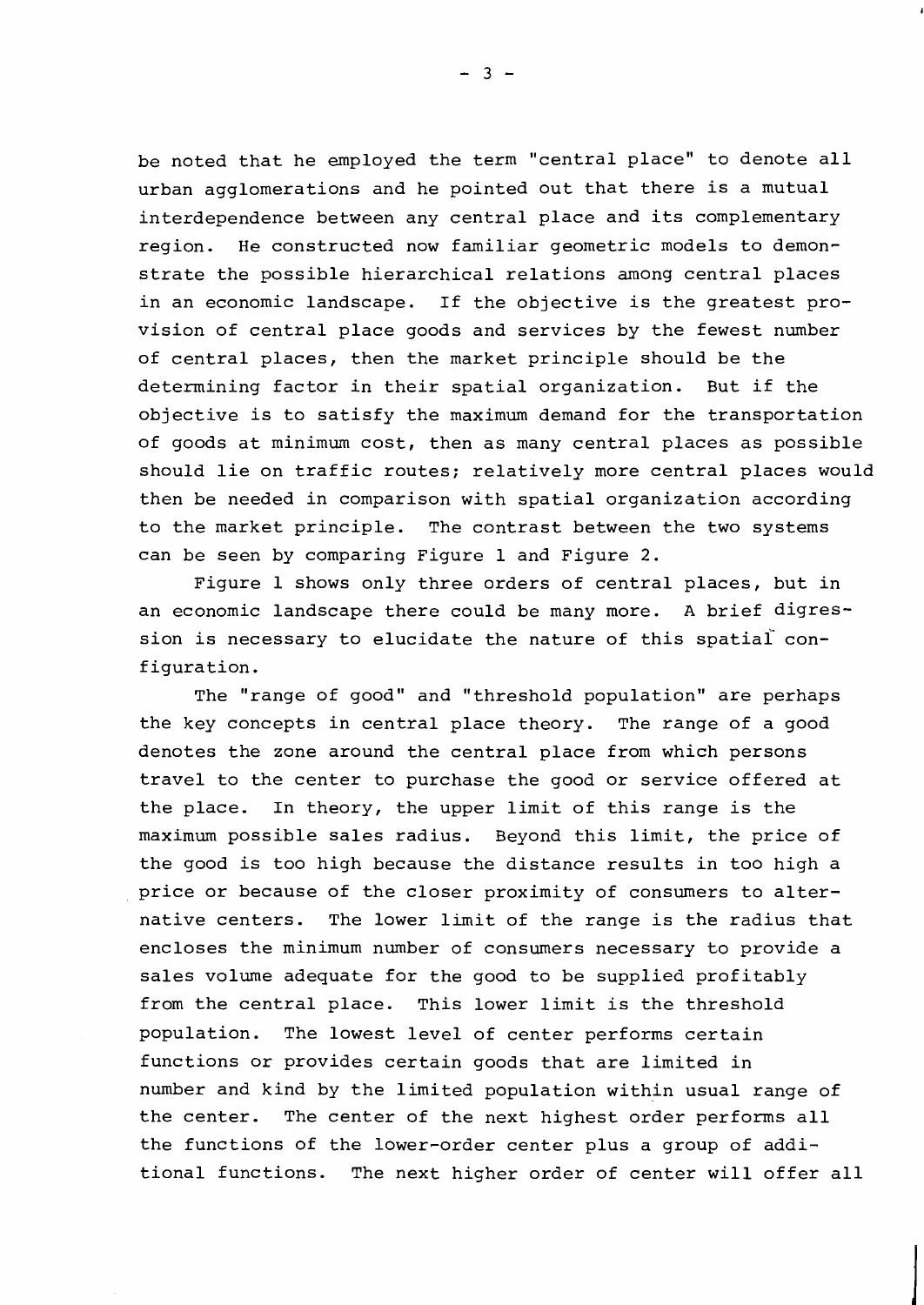

**Figure 1: ~hristaller's Dispersion of Central Places under the "Market Principle"** 



**Figure 2: Christaller's Dispersion of Central Places under the "Traffic Principle"**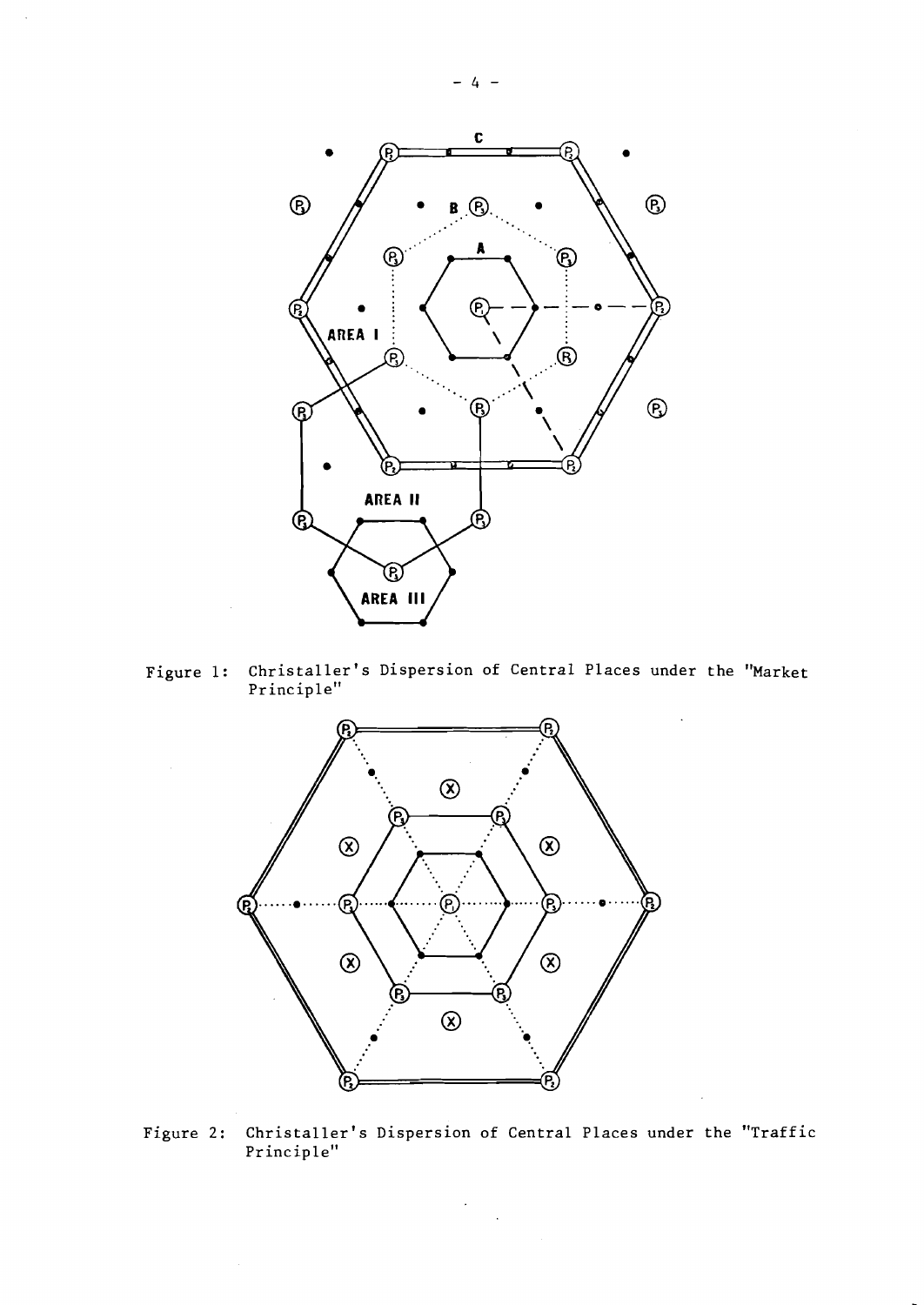the goods offered by the first two levels but will be differentiated from the order just beneath it by a group of goods with greater ranges than those possessed by any of the goods of the next smallest center. In this manner, a hierarchy of centers is determined.

In Figure 1, the largest central place,  $P_1$ , supplies the highest order goods for the entire area bounded by the  $P_2$  perimeter (AreaI) and all  $P_2$  centers are corners of six equilateral triangles centered on  $P_1$ . Similarly, each  $P_2$  center has a complementary region bounded by  $P_3$  perimeters (only two Area IIs are shown though there are in fact many such areas). However, the P<sub>2</sub> centers supply lower goods than the P<sub>1</sub> center. P<sub>3</sub> centers (with their corresponding Area IIIs, only two of which are shown) supply still lower order goods. The smallest centers, which form the perimeters of the  $P_3$  centers, have only relatively tiny market areas. Thus, central places are dispersed in a hierarchical arrangement so as to maximize the distribution of various types of goods.

In contrast, the traffic principle seeks to maximize the movement of goods at minimum cost. In terms of both Figure 1 and Figure 2, traffic routes would go from  $P_1$  to the six  $P_2$ central places at the angles of the  $P_1$  complementary region, topography permitting. The fundamental difference between Figure 1 and Figure 2 is the location of the  $P_3$  centers. If the traffic principle is the constraint, the  $P_3$  band of towns shown in Figure 1 must be rotated so that all  $P_3$  centers lie on direct routes between  $P_1$  and the  $P_2$  places. But then the  $P_1P_2P_2$  triangles no longer have  $P_3$  places at their centers. If the entire hexagonal landscape is to be provided adequately with central places, six additional  $P_3$  centers (marked "X" in Figure 2) are required.

From an economic viewpoint, the forms of spatial organization depicted in Figure 1 and Figure 2 are both rational. However, there may not be any necessary economic logic when central cities are chief administrative centers and subordinate centers are dispersed for governmental, juridical, or other essentially noneconomic purposes. Thus border cities may be

 $-5 -$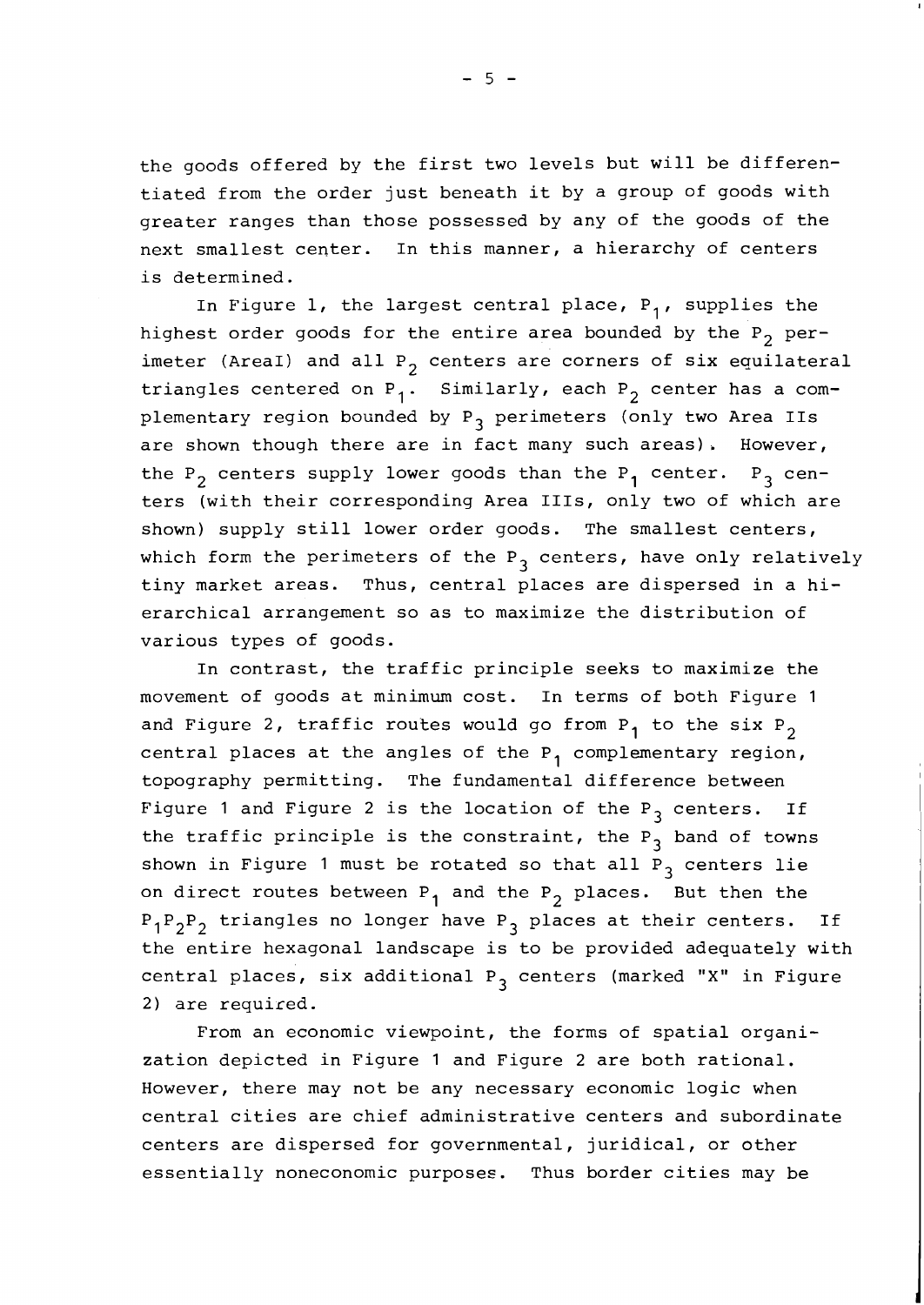fragile economically in Christaller's scheme because national frontiers artificially cut up spatially complementary regions. Of course large cities may grow up for defensive purposes on national boundaries, but they may have only fractional hinterlands. Or cities that once had a large complementary region may lose most of their market areas when drastic revisions of political boundaries take place; Vienna is a clear case in point. The only general conclusion to be drawn when spatial organization occurs through what Christaller calls the "sociopolitical separation principle" is that many more central places will be required to achieve the same degree of efficiency that would have been attained if the market principle had been followed.

It should be noted, however, that Christaller makes a distinction between central places in "endangered" border areas and those near stabilized borders. Whereas the former will have small complementary areas and limited development, the latter will have greater development because border traffic stimulates activity. For some central goods, e.g. cultural events, the border plays no role at all; "then the complementary region for such more cultural central goods might extend far into the neighboring country. All such connections of the border place with the foreign country, together with the development of trading activity at the border, the storage of goods, the collection of duties on goods, and the earnings derived from them, strengthen the importance of the border place, even though it has no, or almost no, complementary region (Christaller, 1933, p. 46)."

### Lösch

In contrast to Christaller, Lösch began his analysis with nucleated agricultural villages. The spatial structure he articulated moves from the small and simple by a series of stages into market network patterns that are progressively larger and more complex. The entire spatial structure must include simple market areas, regional networks, and regional systems. But market configurations are not mere hierarchical progressions of central places; an "economic landscape is a system of different markets; an organism, not merely an organ (Lösch, 1940, p. 219)."

 $-6-$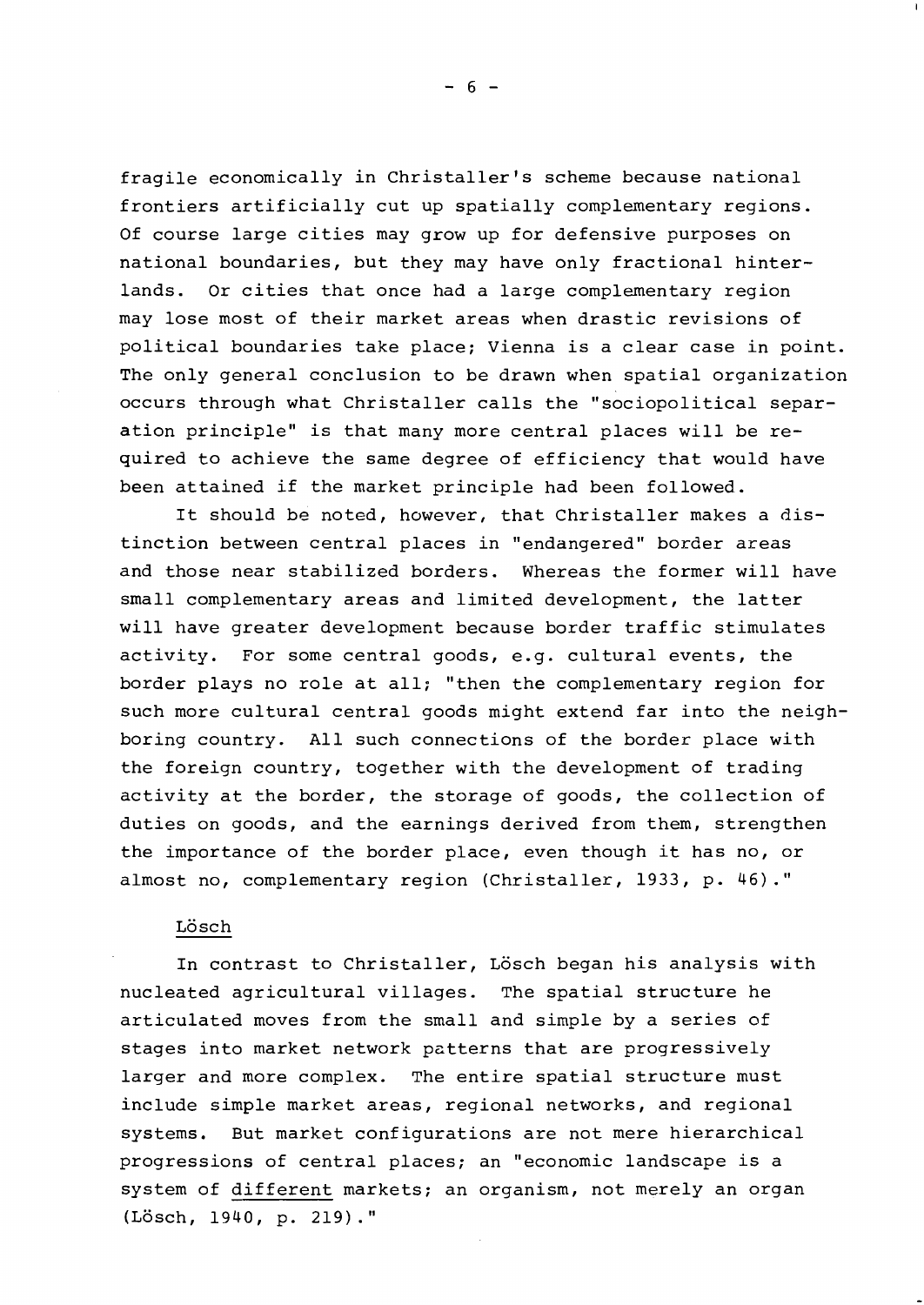Although Lösch derived economic regions as functions of distance, mass production, and competition, he was quite aware of complicating factors in the real world. Not the least of these is the presence of political boundaries. "The goals of economic landscapes and states are different. If those for states are arranged in a descending order as follows: continuance, power, Kultur, prosperity, this order must be exactly reversed for economic areas. Entirely different sides of human nature are expressed in the political and economic orders (Lösch, 1940, p. 199)."

Lösch arqued that it is characteristic of national frontiers to hamper the crossing of boundaries by market areas, to create new gaps in a market network where none exist, and to discourage industries from settling near a boundary, where often they would have a market in one direction only. This also explains why after a shifting of political frontiers the new border regions frequently become depressed areas. When a boundary creates market gaps and when no multiplication of the interior market can be achieved by regrouping--which also is relatively uneconomic- the result is greater excess profits but almost certainly a poorer supply for the consumer. Political boundaries have this effect because of secondary phenomena usually associated with them. Thus, political boundaries

are almost always customs boundaries as well. But tariffs are like rivers, which separate their banks economically<br>more than would correspond to their actual width. Second, more than would correspond to their actual width. they are often national frontiers also. Differences in language, in requirements, and in national character have the same effect as customs duties. Third, they are administrative boundaries which means on the one hand that public contracts are only reluctantly awarded beyond the border, and on the other that business traffic, to the extent that it is associated with official traffic, as is especially common among country folk, does not cross the border. Fourth, border regions are regions of danger, for special consideration must be given to military requirements even in time of peace, and in war they are the most seriously threatened areas (Lösch, 1940, p. 200).

#### Giersch

In contrast to other location theorists, Giersch (1949-50) developed a spatial model for the explicit purpose of examining

 $-7-$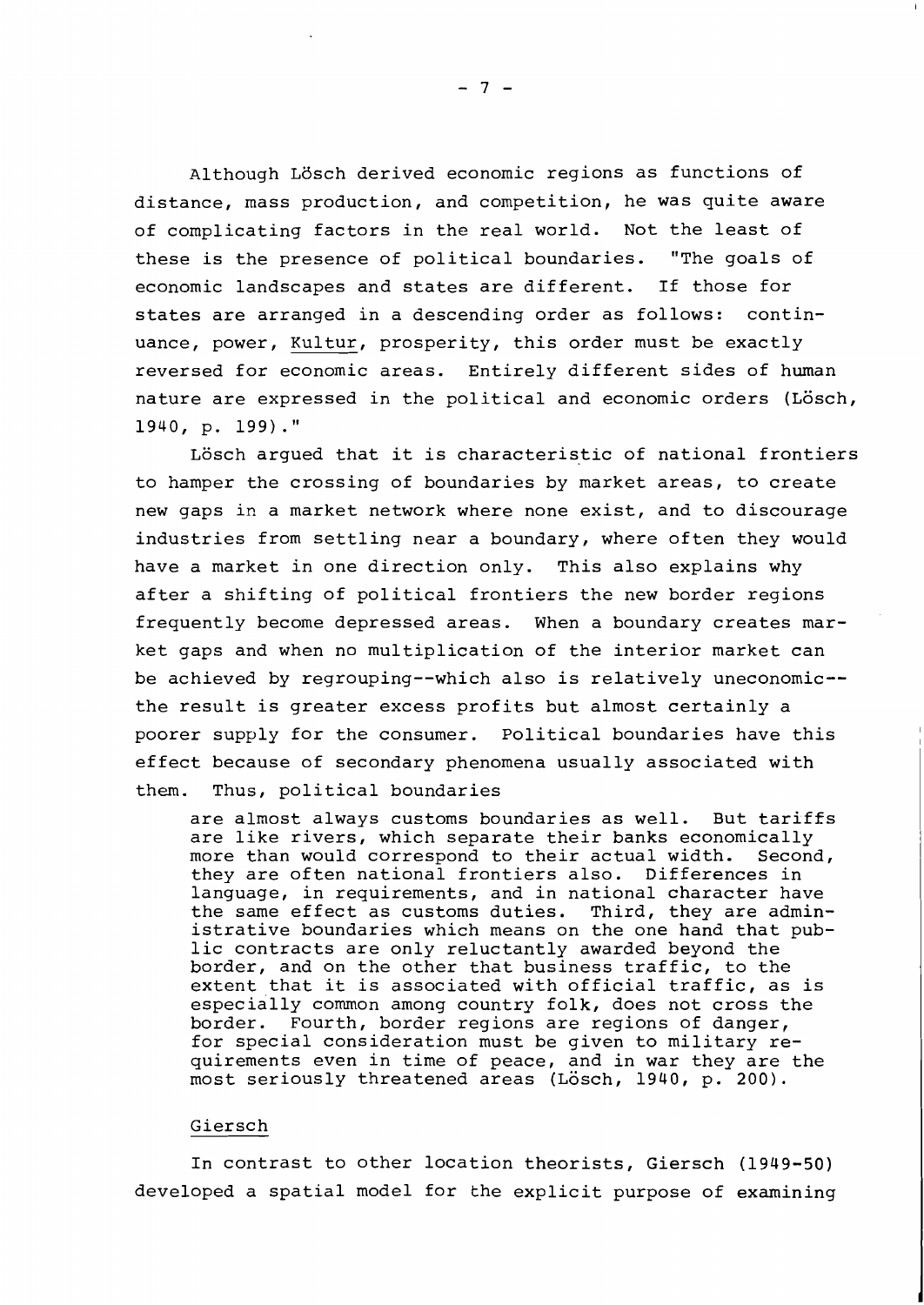the locational consequences of political boundaries. His model assumes a large plain in which transportation costs are proportional to distance. The plain is a circle surrounded by a desert, which Giersch regards as the strongest possible substitute for a national frontier and a barrier to international trade and factor movements. Natural resources, population, and production units are assumed to be equally distributed over the entire area. In some respects what Giersch proposes is a von Thunen-type model of economic union; the principal difference is that Giersch introduces capital growth as a dynamic element.

Giersch argues that the lower the costs of transportation of a product and the greater the internal economies of largescale production, the larger will be the market areas and the fewer the firms that will emerge. What is particularly significant is that the larger the market areas the fewer will be the entrepreneurs who choose a location near the frontier. There is a network of markets for every commodity but the whole system of networks tends to become denser in the center than at the extremities. Thus, as soon as capital growth, internal and external economies (due to indivisibilities), and rent-lag are introduced into the model, the advantages of the favored location cumulate, an agglomeration center necessarily appears, and the spatial distribution of economic activities acquire a cone shape.

Reversing the argument, it follows that elimination of the border as a result of economic integration would create a tendency for economic activities to aggregate in the center of the space.

The locational consequences of the formation of, for example, a Western European Union can now be described by the following general statement: The abolition of barriers to inter-European trade and to inter-European movement of factors will weaken the deglomeration effect of national agglomeration and will thus enforce international, or more precisely, inter-European, agglomeration. It will strengthen the attractiveness of the highly industrialised centre both for labour and capital. Towns and regions with artificial advantages due to national agglomeration will become disadvantageous. On the other hand, particular regions near the industrial centre, which have suffered under the depressing influence of national borders, will gain instead (Giersch, 1949-50, p. 91).

 $-8 -$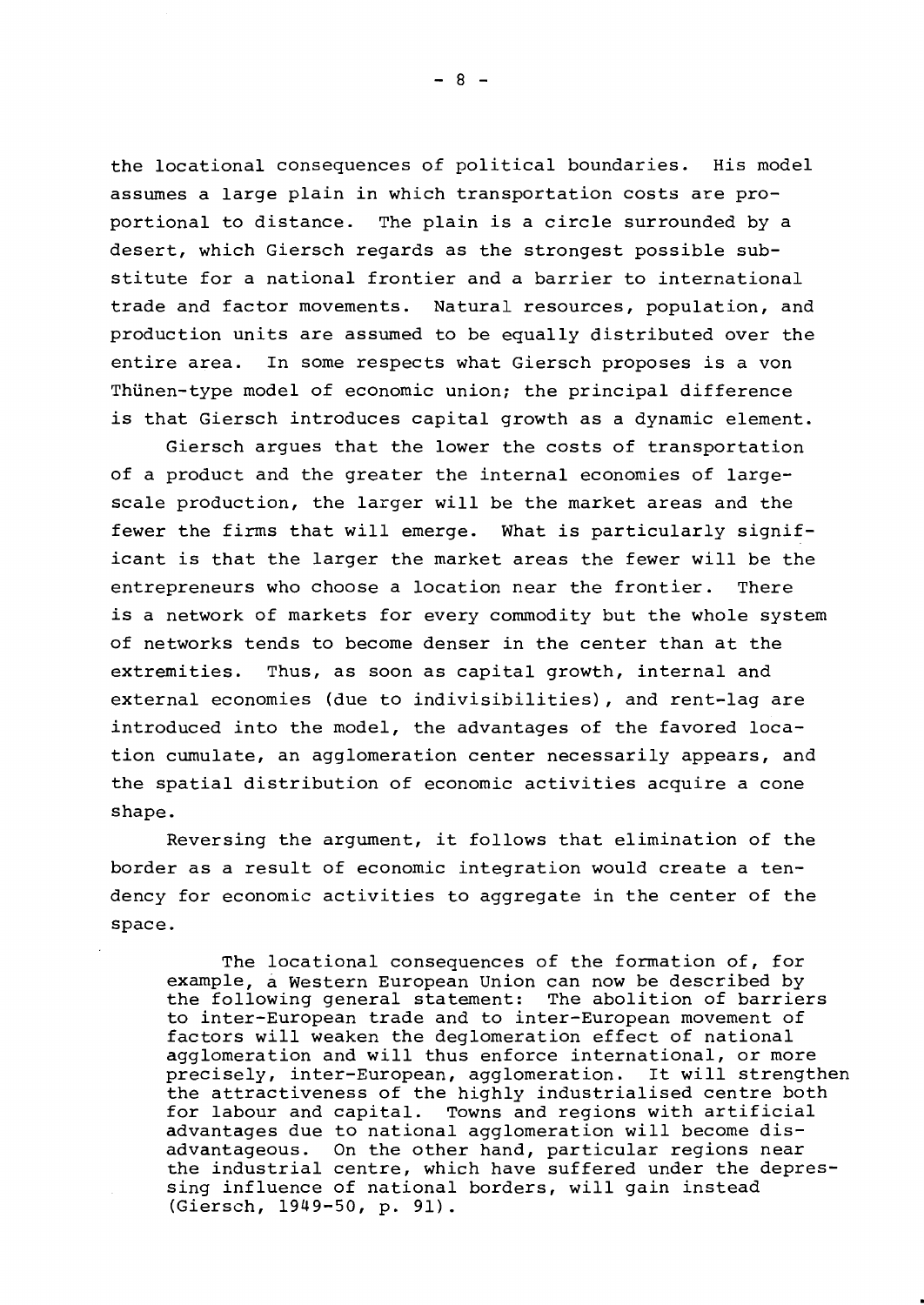This implies a generally favorable evolution for border regions of the Common Market because they represent a central space within the European Community. Moreover, collectively the border regions already have advantages that are favorable to the attraction of economic activity. There is a high degree of population concentration along the Rhine-Rhone axis and the large amount of capital already in place in the vicinity of the border regions would permit them to gain particularly from an enlargement of the market.

#### Evaluation

Because Lösch and Christaller were not primarily concerned with the dynamics of location they did not devote much attention to the effects of national boundaries on factor mobility. However, Lösch did examine the reasons that led Swiss entrepreneurs to move their firms or branches to Germany and the reasons for establishing them precisely in the border region. The main reason in most cases was the saving of German customs duties. An additional reason--in earlier days it was perhaps the most important one--was the cheap labor of the Black Forest, though Lösch questions whether some of these workers would not have been available on the Swiss side as well, as migrants across the border. After the turn of the century plants were usually moved to Germany but the enterprise headquarters remained in Switzerland. One reason was a saving in taxes, which even caused a few firms that were originally German to move to Switzerland. Although the frontier zone was unfavorable from the viewpoint of transportation charges, the establishment of branches there meant they could still be managed from Switzerland; moreover, Swiss key personnel could be employed and contacts maintained with Swiss financial backers. "In addition there was the lower wage on the frontier in earlier days, while direct dealings with local administrative officials might prove advantageous also. Names like Maggi, Wybert, Suchard, Villiger, and those of many important textile, chemical, and metal enterprises in particular show that these frontier industries were by no means negligible exceptions (Lösch, 1940, p. 384)." Lösch also noted

 $-9 -$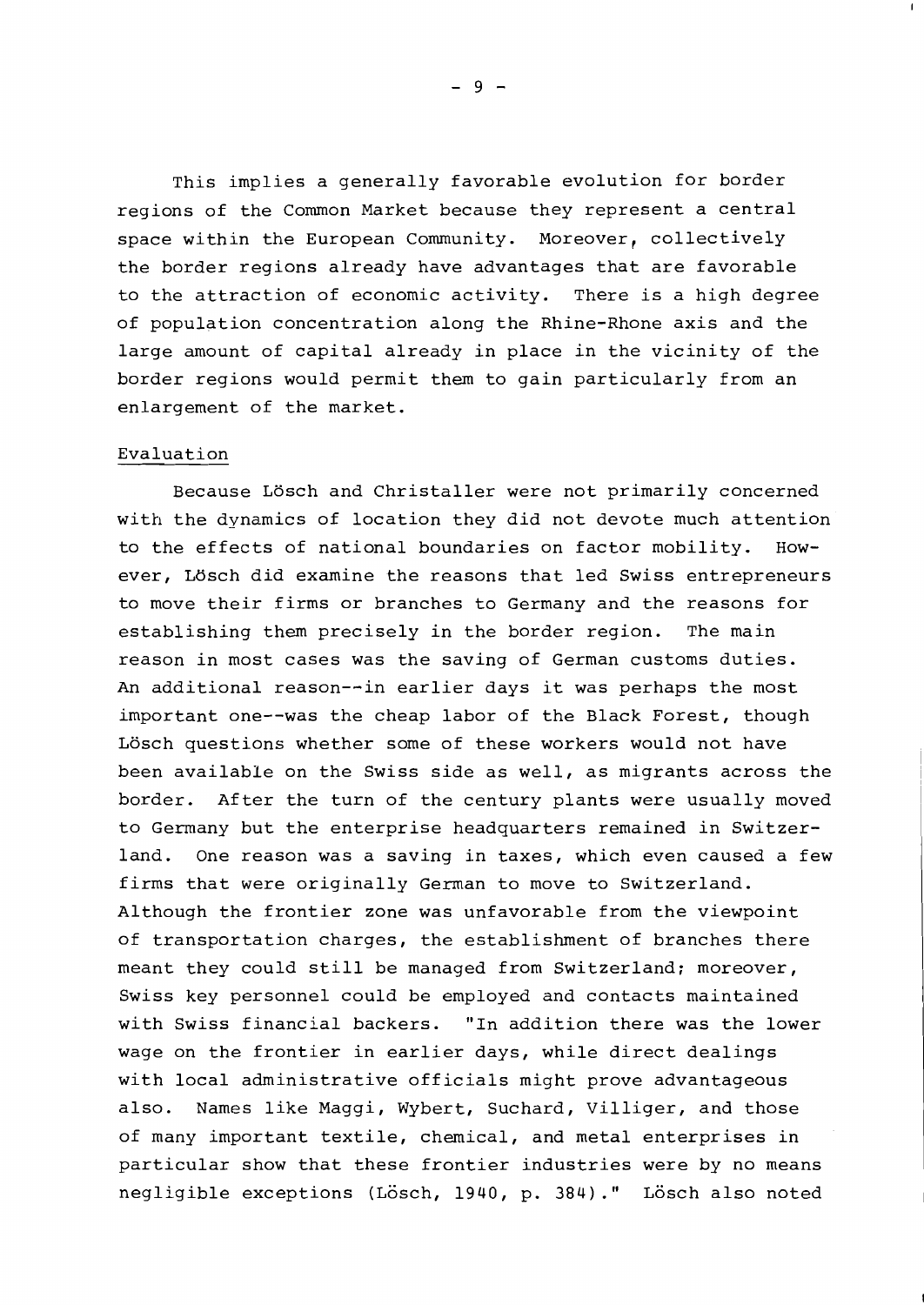similar phenomena with respect to United States investments in the Canadian border zone.

Christaller argued that capital costs have great importance in the development of central places because they primarily determine the lower range limit of central goods, and especially those with a high proportion of capital costs to total costs. As pointed out earlier, Christaller believed that central places on a stabilized border might have a number of advantages, but in unstable situations capital costs would contain a high risk premium and consequently goods would have to be sold at higher prices. This in turn would lead to a transfer of consumption to other central places. Central places on unstable borders will thus have relatively small complementary areas and limited development.

Unfortunately, although Christaller and Lösch clearly recognized the peculiarities of border regions (and indeed of many other constraints on rational spatial organization from an economic viewpoint), it is difficult to bring their models to bear on policy issues related to the economic integration of border regions. The great strength of classical location theory in general has been its elegant demonstrations of theoretical possibilities. Its principal weakness has been neglect of the development process. Problems common to border regions--disparities in growth rates, commuting and migration of workers across frontiers, lack of coherence in social and economic infrastructure, differing planning contexts, etc.- are not amenable to solutions flowing directly from location theory because it has not been concerned with policy paths that could be followed in order to realize economically rational market structures.

Despite the efforts of Giersch to show how locational equilibrium can be changed by introducing dynamic elements (particularly capital growth), the arguments just presented with respect to the models of Christaller and Lösch also apply to his approach. Moreover, economic integration within the framework of the Common Market may not favor the central border regions to the extent implicit in his model. For one thing,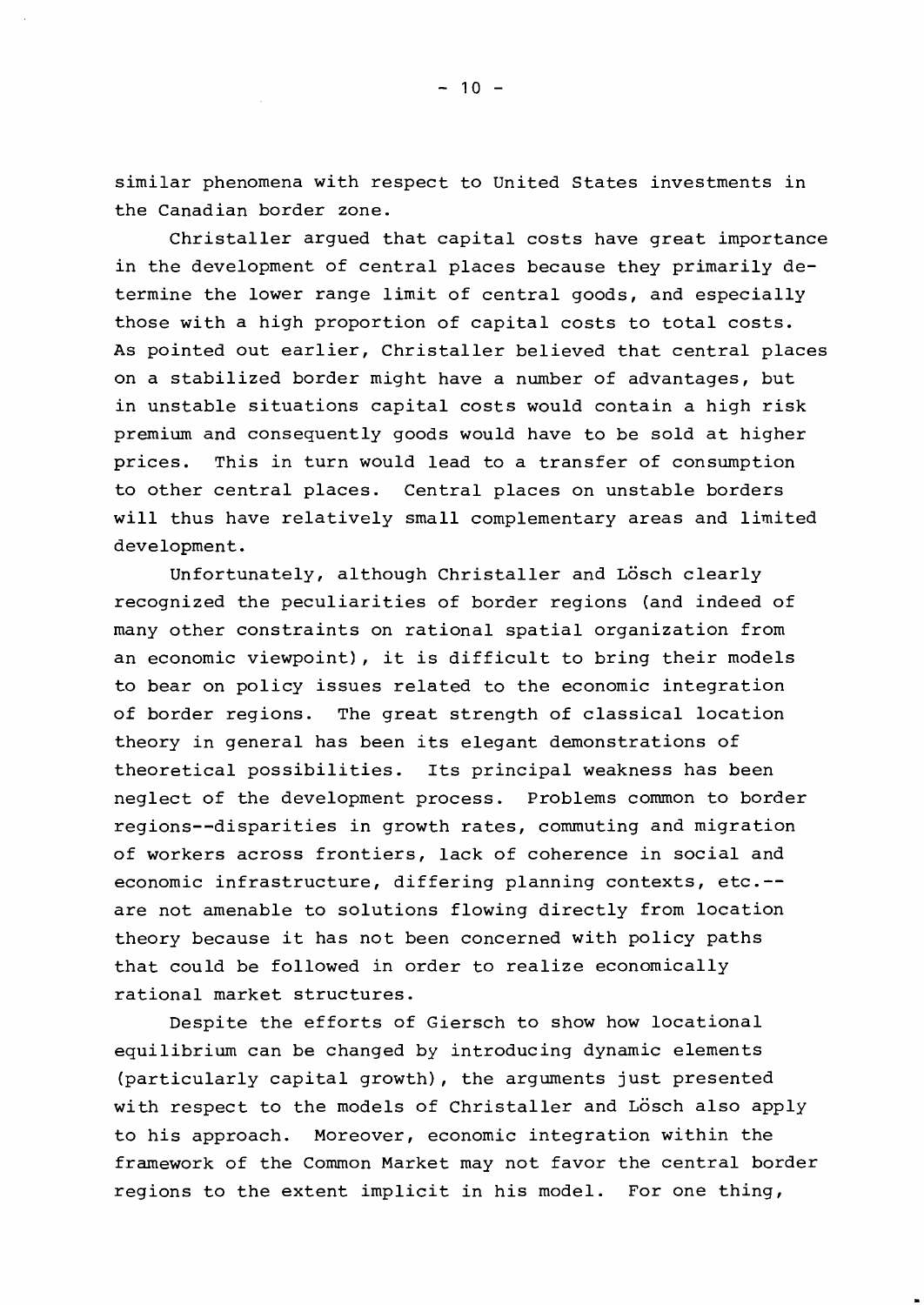resources are of course not equally distributed. Several zones of high industrial concentration--the areas around Paris, Antwerp, Rotterdam and Frankfurt, for example--may be stronger and may benefit more from integration than would the already industrialized border regions. Also, the evolution of transportation technology and the construction of advanced facilities for transforming primary materials has reinforced the economic advantages of maritime regions such as Rouen and the Lower Seine. Finally, it was noted earlier that firms in countries outside of an economic union often locate plants inside the union for fear of losing a market. Since these plants tend to be on the edge of the territory comprising the union, yet another advantage might accrue to peripheral maritime regions, e.g. Rotterdam and Antwerp. However, this phenomenon is likely to be less in evidence with the entry of Great Britain into the Common Market. In sum, then, from a purely theoretical viewpoint the economic integration of Western Europe should create an optimal location zone in the center of the European Community. When realistic qualifications are made it would appear that economic integration will be favorable for most border regions, but there well may be numerous exceptions.

# Border Regions as Incomplete Growth Poles

Growth pole theory emphasizes that international and interregional inequalities are an inevitable part of the development process. It maintains that analysis of sustained growth of total production should concentrate on the process by which various activities appear, grow in importance, and in some cases disappear, and it emphasizes that growth rates vary considerably from sector to sector. Entrepreneurial innovation is given a prominent place in explaining the origins of the growth process, which takes the form of a succession of dynamic sectors, or poles, through time. A particularly regional flavor has been given to the pole concept by emphasizing that growth is concentrated in various spatial loci as well as in certain leading industrial branches. A great deal of attention is given in this context to the importance of economies of scale and to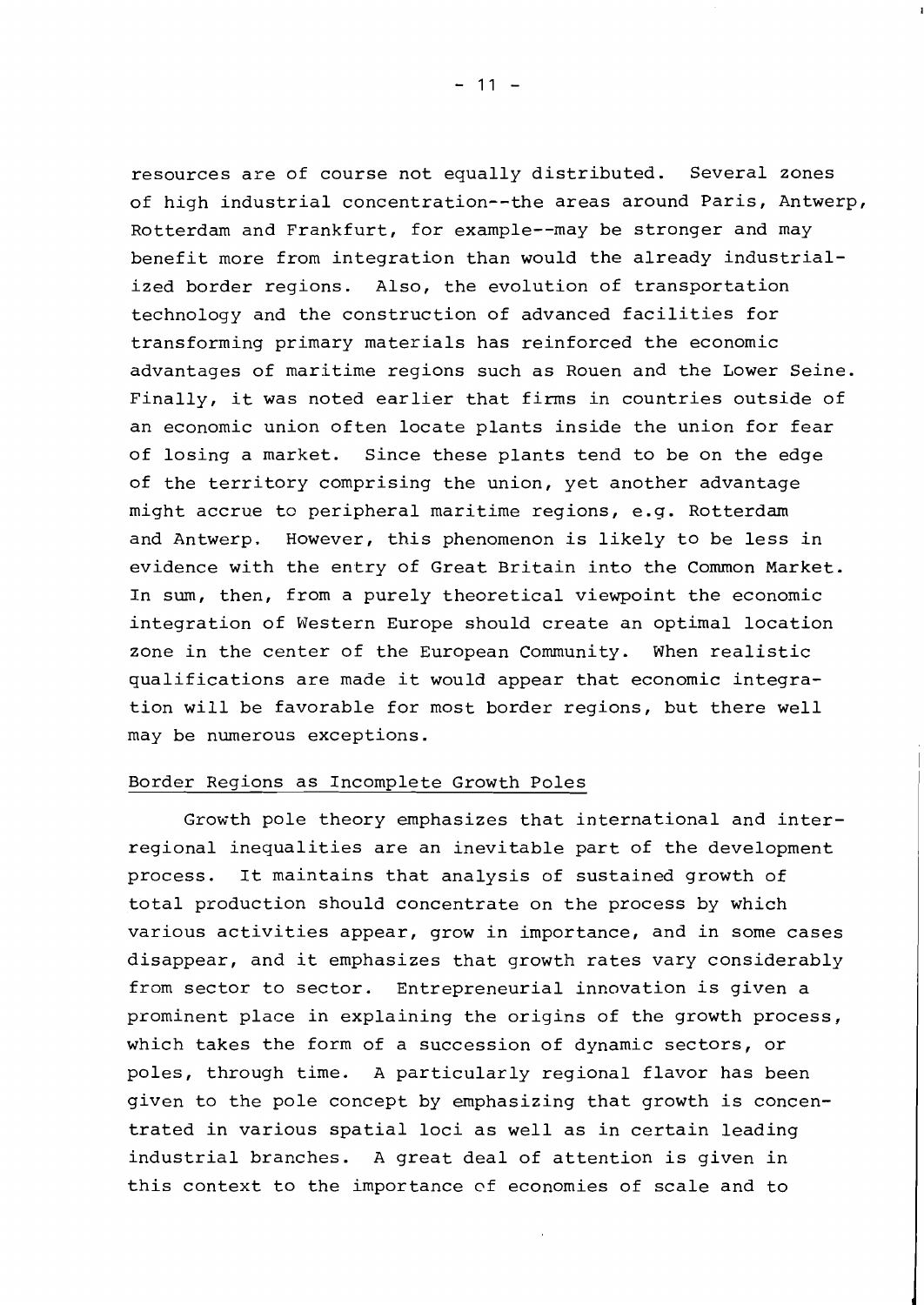larger considerations of external economies of agglomeration. In the past two decades a large theoretical literature has evolved around these notions and growth center policies (usually intended to induce growth in lagging regions) have been adopted by planning authorities all over the world, although the extent to which they have been influenced by growth center theory has varied considerably. Detailed examination of the history, nature, and significance of growth pole theory and practice is beyond the scope of this paper, but such studies are available elsewhere (Hansen, 1972; Kuklinski, 1972; Moseley, 1974). Suffice it to say here that the theory has been criticized for being poorly articulated and less general than the theory of innovation diffusion; and growth center policies have not been notably successful in generating regional development.

Nevertheless, an influential French literature has continued to maintain that the growth pole approach could be particularly useful in studying border regions. For example, Gendarme (1970) argues that the main consequence of a political frontier is to check the spread effects (effets de diffusion) of a development pole. The latter will not have the same strength in inducing other activities that they would have had inside a national space. He calls particular attention to situations where "zones of underdevelopment" on one side of border co-exist with "zones of overdevelopment" on the other. This phenomenon, which he describes as an "incomplete development pole," is a result of such factors as customs barriers, failure to take advantage of complementary natural resources, a tendency for transportation routes to run parallel with borders rather than across them, and supply and demand problems with respect to labor market integration.

Gendarme recognizes that investments are made across a border in order to penetrate a foreign market and still maintain control of operations from a position of proximity in the country of origin. However, he regards such investments as exceptional in the total scheme of things; more significant is the tendency of countries to react negatively, for narrowly nationalist reasons, to foreign investments.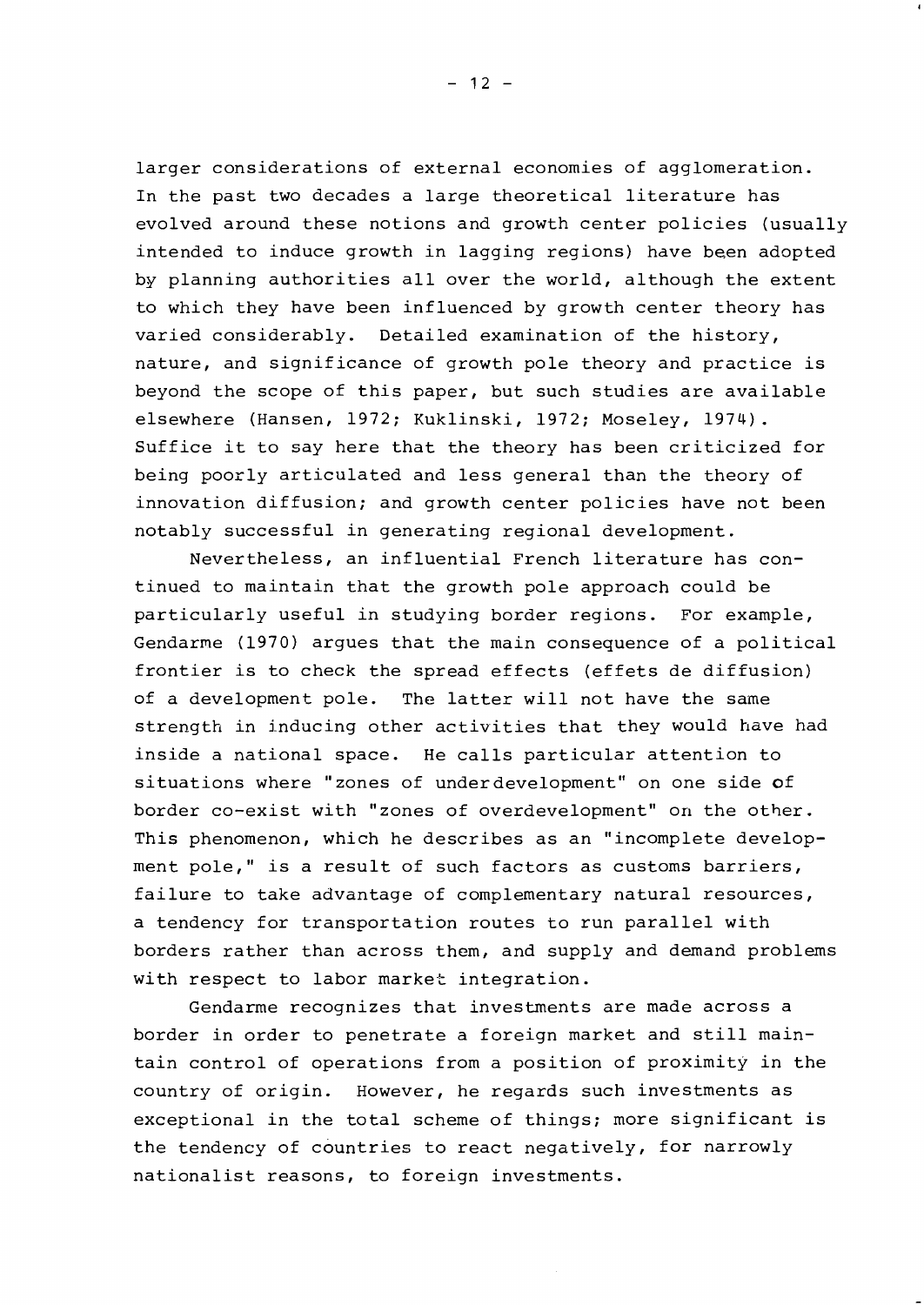Moreover, within nations capital mobility has worsened the economic situation in border regions. A "fortress mentality" has led to stagnation because industrialists refuse to invest in threatened areas, with the exception of activities related to national defense or when essential resources (iron ore, coal) are found there. For such reasons a region such as Alsace could be regarded as having experienced World War Two already in 1933. Similarly, Lorraine's lack of investments in manufacturing activities related to the steel produced there can be attributed to the region's proximity to Germany. In fact, in the 1930s some plants originally located between the Maginot Line and the Siegfried Line were dismantled and re-assembled in central France. Thus, given a lack of investment from abroad and re-investment by local firms in other areas, it is not astonishing that border regions have economies that are vulnerable or depressed.

In contrast to capital mobility, Gendarme finds that nationstates have always taken a more permissive attitude toward international labor mobility, even to the extent of helping to organize it. Labor mobility across political boundaries has represented a kind of safety valve helping to maintain a favorable level of equilibrium in the labor markets of border regions. Alsace again provides a case in point. German and Swiss border regions exert an important influence on the Alsatian labor market. Each working day thousands of Alsatians cross a border to work in Basle or in Baden, where wages are higher than in Alsace. The city of Karlsruhe is a veritable pole of attraction for the entire area around Wissembourg, in northern Alsace (Maugué, 1973, p. 43). This fluidity is not without its problems. For example, early in 1966 wages on the German side of the border were 21 percent higher than on the French side; many Alsatian firms felt that as a result they were losing needed skilled workers to German firms. In contrast, during the 1966-67 German recession many Alsatian workers were affected by lay-offs.

To the extent, then, that Gendarme's arguments with respect to factor mobility are correct, it may be concluded that border regions are characterized by a relative immobility of capital but a certain mobility of labor, the extent of which will depend on the economic situation in the neighboring country.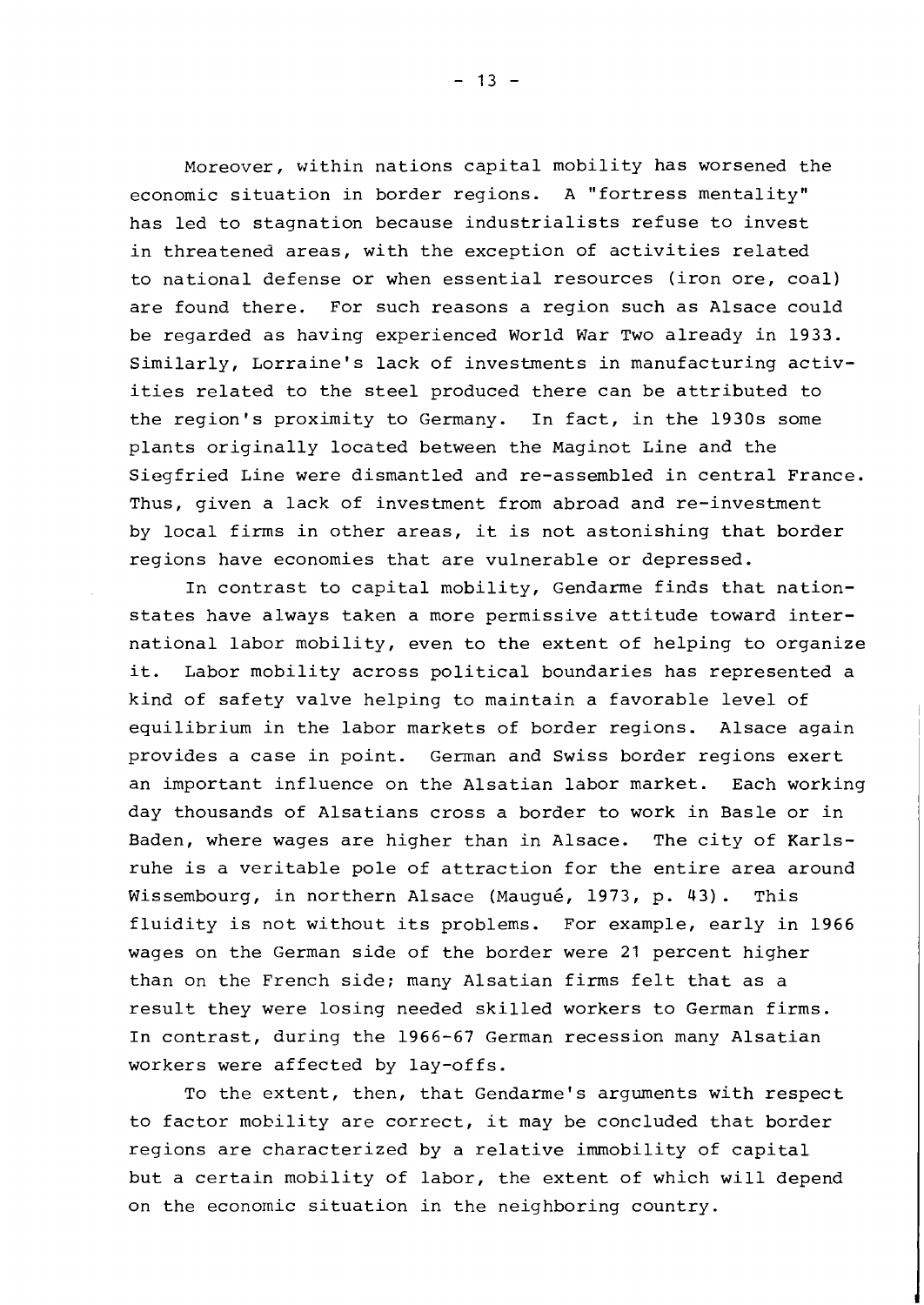Jacques Boudeville, the leading French proponent of the growth pole approach to regional development issues, similarly rejected classical economic analysis of border regions because of its static quality and its neglect of institutional factors. However, at the time of his recent death he had not really developed more than a sketch of how growth pole theory might be specifically adapted to the study of border regions. Boudeville held that European solidarity could be realized within the framework of geographical and technical external economies of agglomeration. In this regard he referred to integration poles which would put into communication regional economic systems that hitherto had been essentially isolated (Boudeville, 1972, pp. 265-267). An integration pole "is a multi-focal development pole, connecting two urban systems which remained separate from each other, thus creating propulsive circuits and feedbacks in each of them. It gives birth to new propulsive nodes and to new evolutionary possibilities (Boudeville, 1974, p. 133)." The strength of the integration pole is due to three factors: first, the addition of a new activity creating technical accessibility between two regions; second, the creation of new elements in the transport network between neighboring towns creating improved geographic accessibility; and third, the elaboration of common urban development planning which improves social accessibility. According to Boudeville the most general type of polarized integration is triangular. French examples include Orléans-Blois-Tours, Pau-Lourdes-Tarbes, Caen-Rouen-LeHavre, Reims-Epernay-Châlons, and Belfort-Montbéliard-Mulhouse, the last being built in order to balance Basle's "dangerous polarisation at the junction of the Rhine and the Swiss plateau (Boudeville, 1975, p. 232)."

The growth center literature offers numerous examples of zones whose development has been impeded by more or less arbitrarily fixed frontiers which divide natural economic regions into two or three parts, but it remains to be seen if it will provide any truly new insights into border region problems and their resolution. A major shortcoming in Gendarme's analysis is its emphasis on the military vulnerability of border regions. Clearly not all border regions live under threat of attack.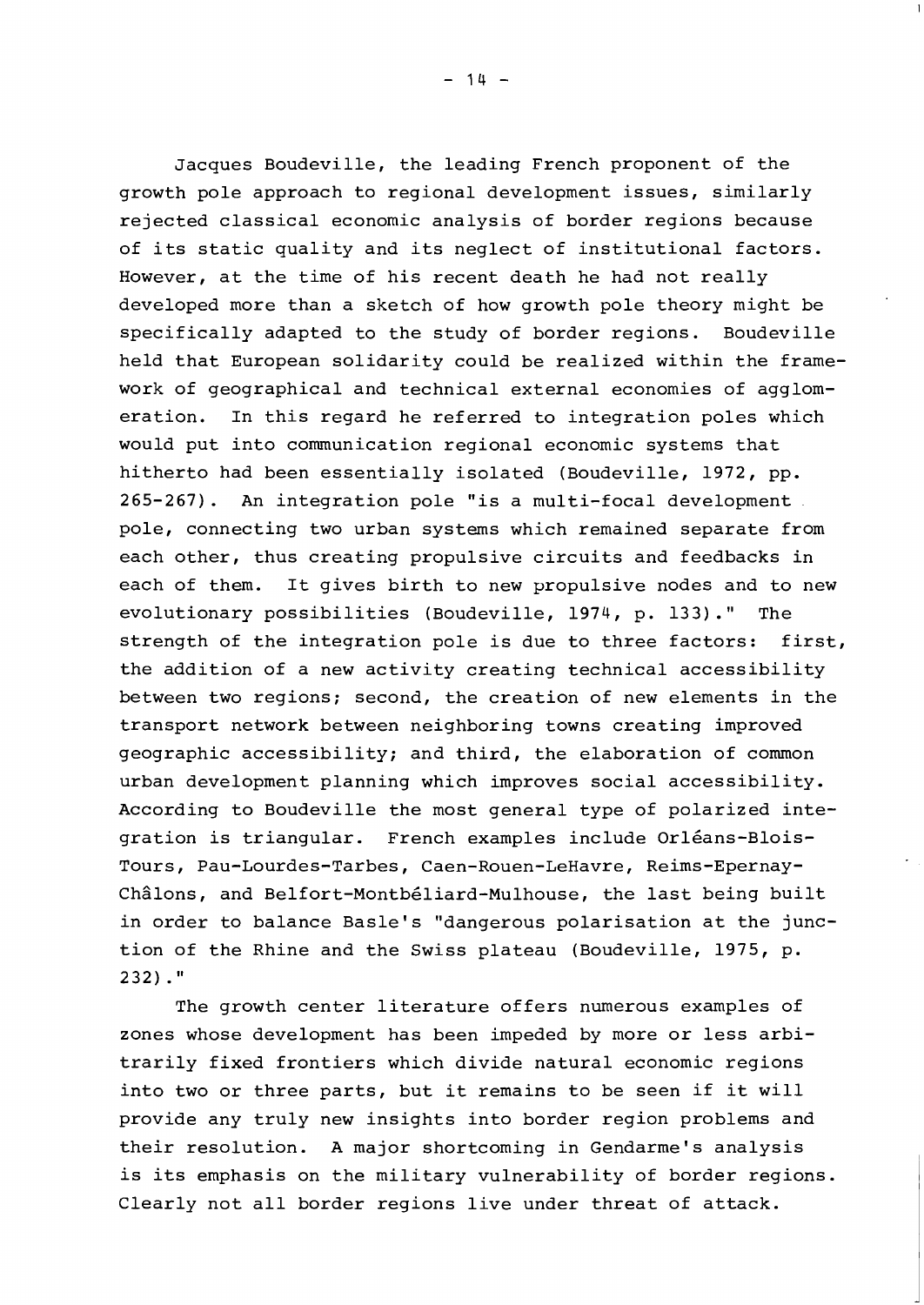Even though this was the case in Western Europe's past, today and in the foreseeable future it is highly unlikely that one Western European nation would attack another. Rather, the real issue of present concern is economic integration. However, neither Gendarme nor Boudeville nor any other growth pole theorist (Economies et Sociétés, 1971) really develops a systematic theory relating border regions to the growth pole literature. Many of the examples cited of the consequences of an incomplete development pole were already recognized, at least implicitly, in classical location theory and it is difficult to see what is to be gained by adopting the jargon of growth center theory.

Moreover, the identification of an incomplete development pole with the absence of spread effects from core urban centers to their adjacent hinterland areas or to neighboring urban centers might at first appear to be a useful point of departure for the analysis of border regions. But this is precisely the point where growth center policies have most frequently failed to measure up to expectations. Even where growth has been induced in selected centers, spread effects usually have been either non-existent or much less than anticipated. The principal reason is that economic linkages tend to be very diffused spatially; they are not primarily a matter of a center and its hinterland or even an orderly filtering process from higher order to lower order centers within an urban hierarchy (Hansen, 1975; Pred, 1976). Thus the reduction of border region problems to the issue of spread effects appears to be too simplistic.

To this point it has been argued that neither international trade theory, nor location theory, nor the growth pole approach to spatial development provides an adequate basis for analyzing the economics of border regions. This lack of understanding of border regions and their problems may be in part both an effect and a cause of persistent nationalism in the face of attempts to achieve greater economic integration in Western Europe.

## Border Regions and National Regional Policies

A study of the growth of European border regions in relation to the respective nations to which they belong indicates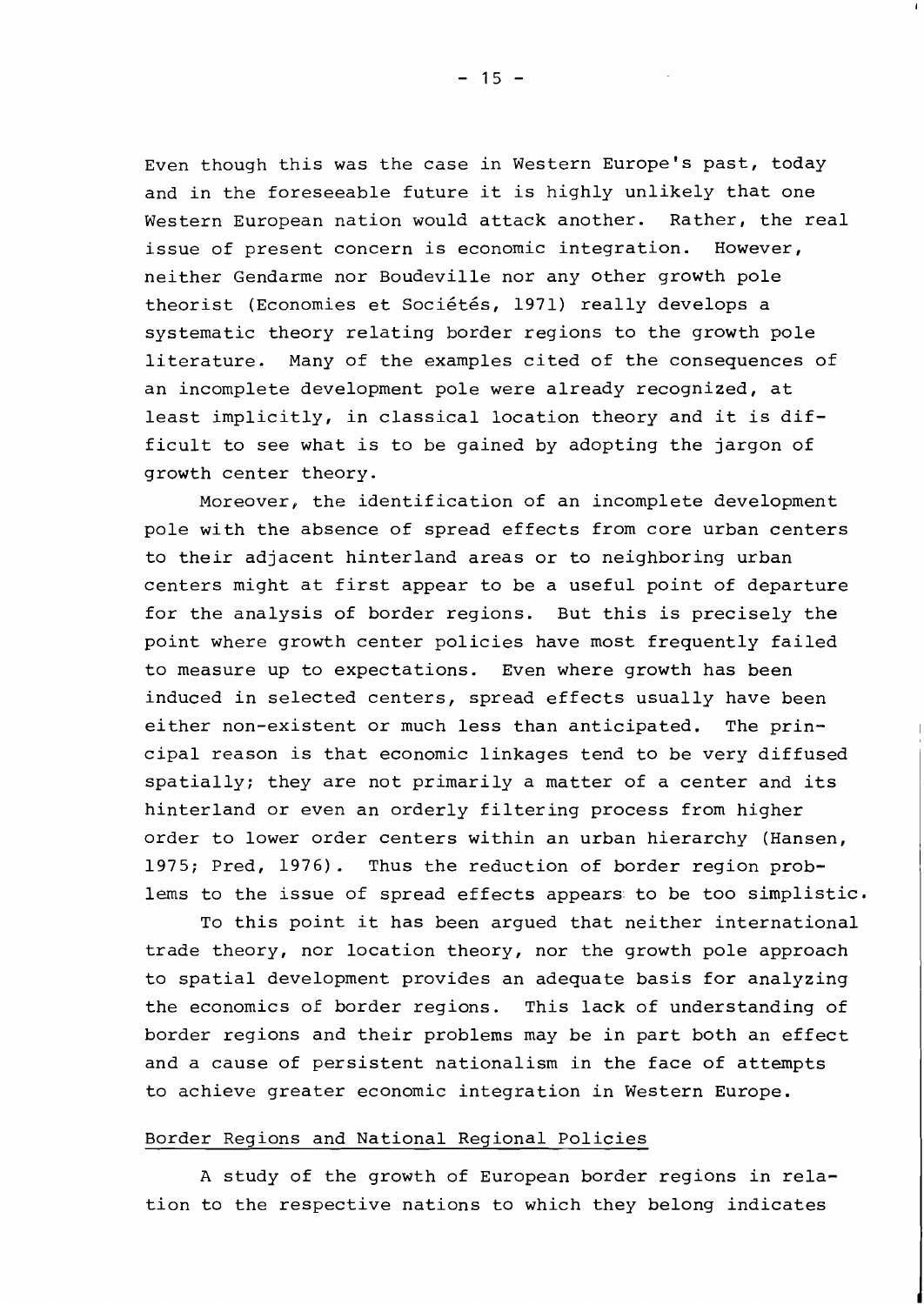that similar characteristics tend to be present on either side of the border (Gouzes, 1970). Nevertheless, national regional policies and development programs for border regions have largely ignored areas beyond the national frontier. Even when economic interdependencies have been taken into account, the principal concern has nearly always been how to favor one side of the border at the expense of the neighbor on the other side. What matters is the narrow interests of the nation-state and not potential improvements in economic well-being that economic integration across national frontiers might bring to residents of border regions.

French and German regional policies, for example, have had quite different orientations. French efforts have been directed mainly toward lesser developed areas, which are not border regions. The Federal Republic, on the other hand, has accorded more attention to reinforcing the growth of areas which already have clearly demonstrated economic advantages. This has favored the Rhine axis and some of its peripheral border regions. The consequence has been that along their mutual border, the French side--more or less left to its own devices by the national government--has lagged behind the German side, which has been relatively favored by national policies.

French planning for northern France (Nord) recognizes important spatial differences within the region and broad objectives have been outlined for planning in each of the subregions. "These proposals for the Nord region have not been made in ignorance of trends in operation in Belgium, yet plans have not been made to integrate the management of similar areas on both sides of the frontier. In similar fashion, planning schemes for neighboring parts of Belgium have been conceived at a local or regional level without direct reference to conditions in France. However, a case can be made for devising planning schemes that correspond to the economic sub-regions that can be seen to extend across the international boundaries of this problem region (Clout, 1975, pp. 44-45)." Pressures favoring economic integration may reduce significantly the importance of the political frontier between Belgium and France.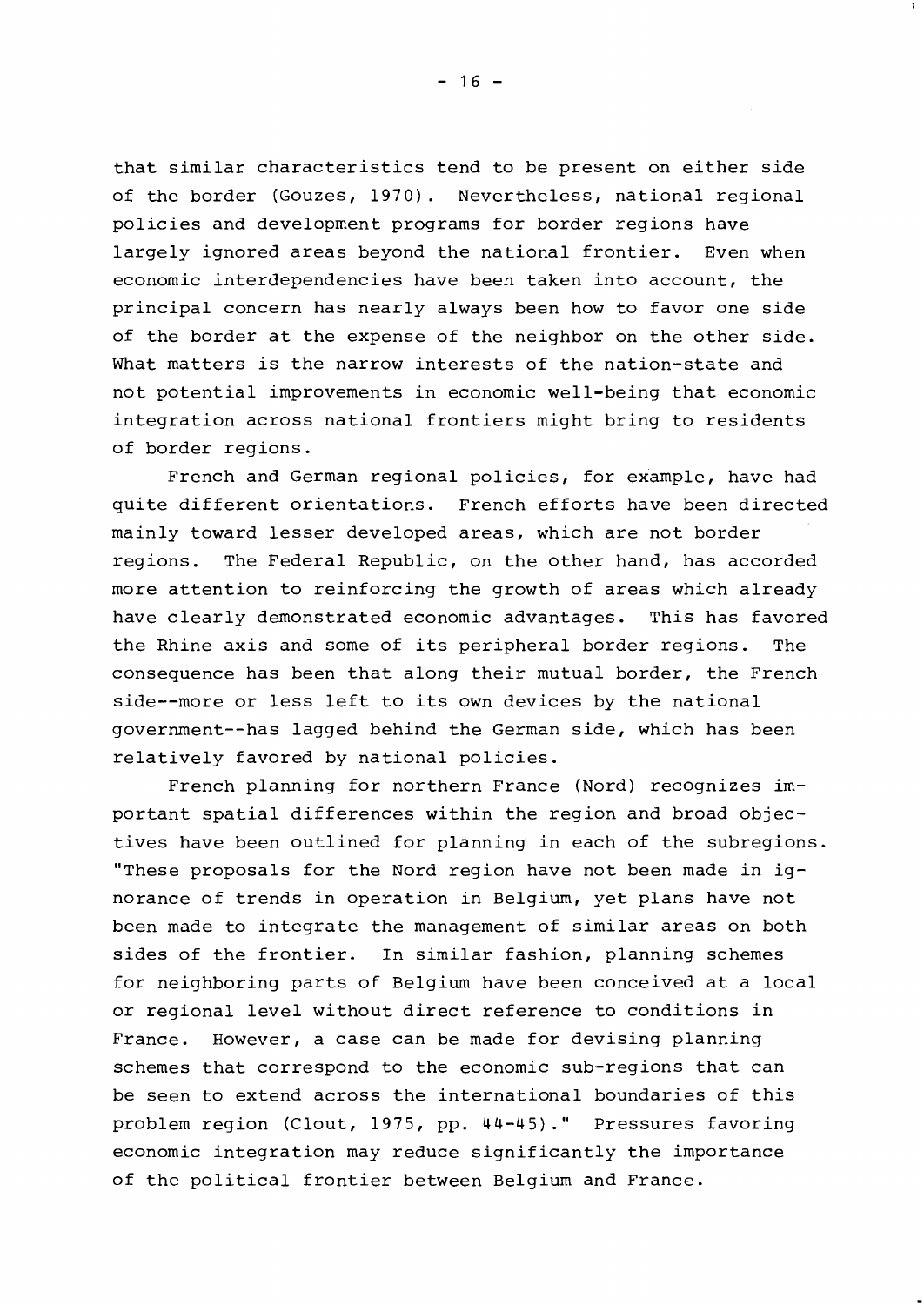Ironically, though, the ancient and divisive boundary between the Flemish and Walloons within Belgium is likely to persist in any event.

For over a decade the European Economic Community has demonstrated considerable interest in problems of regional development in member countries; yet the delineations used for regional analyses are always carefully drawn to respect national boundaries. Even so, influential political figures have objected that the mere delineation of a regional map of Europe is a threat to national interests. Thus, Michel Debré, a leading French nationalist, has contended that "to create large regions strongly independent of central power--is this not to prepare an 'integrated' Europe, where the idea of France would have only a folkloric character since the nation would be 'disintegrated' (Debré, 1963, p. 237)?" Admittedly this may be an extreme position, but the division of the European Community's newlycreated European Regional Development Fund--which is intended to help correct the main regional imbalances in the Community and especially those resulting from the preponderance of agriculture and from industrial change and structural unemployment--is to be made on the basis of nation-by-nation applications. Thus, while the funding regulations make vague references to "the principles for the coordination at Community level of regional aids" and to considerations of "whether the investment falls within a frontier area, that is to say, within adjacent regions of separate Member States," it is clear that "priority shall be given to investments in national priority areas (Official Journal of the European Communities, 1975, pp. 73/2- 73/3)."

# Border Region Integration and Development: What are the Research Needs ?

Despite the fact that economic integration is being pursued in both Western and Eastern Europe, the conceptual basis for understanding the possible consequences of integration for border regions appears to be remarkably weak. (Despite some efforts to remedy our ignorance, we still are not aware of major Socialist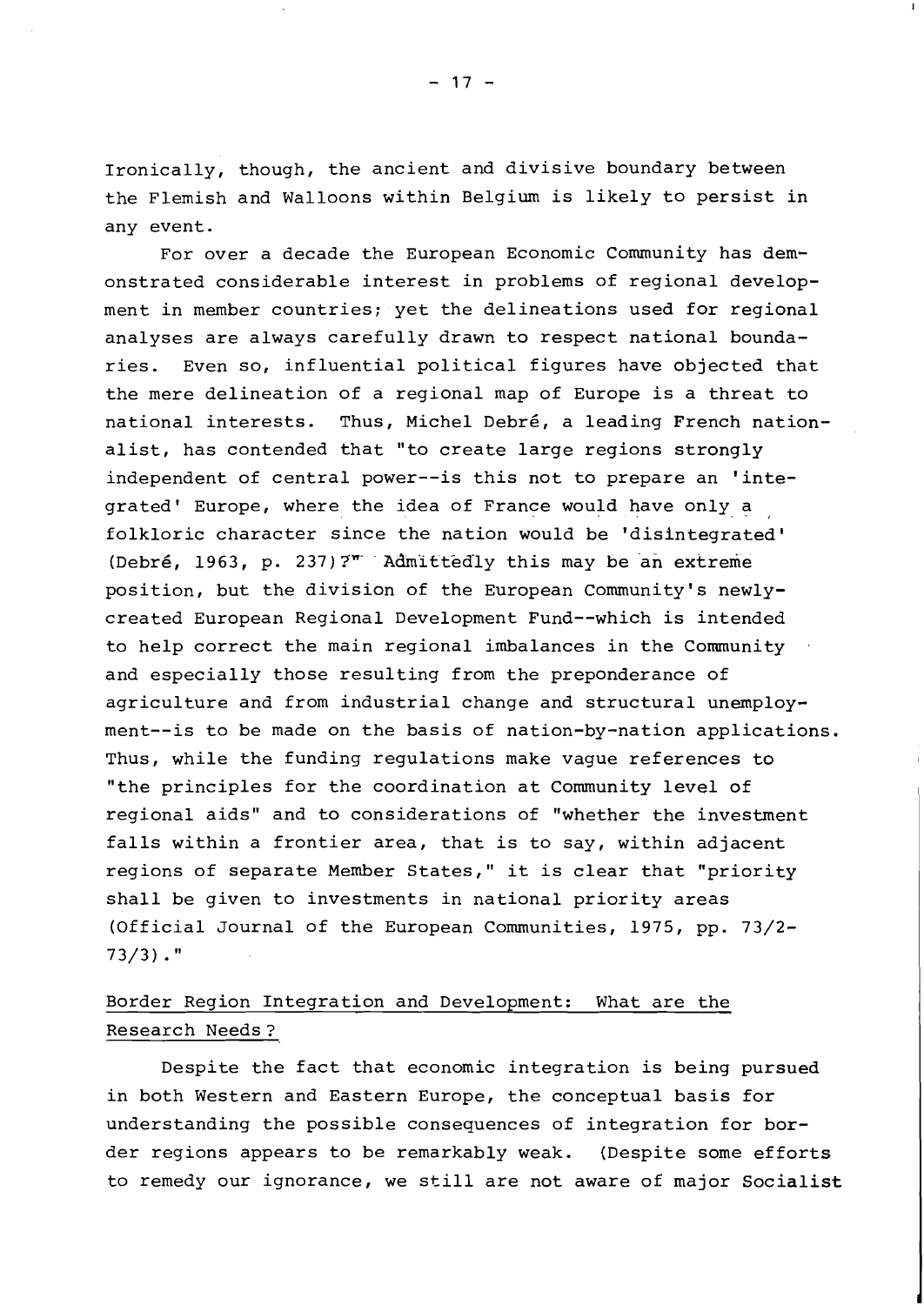contributions in this regard; hopefully this paper will help to promote some significant East-West dialogue on the subject. ) The remainder of the paper is devoted to a consideration of elements which--in a Western European setting--need to be integrated into a systematic policy-oriented theory of the economics of border regions; and to the question of the specific geographic delineations and data that would be appropriate for empirical tests of the theory.

Of course, there is no lack of examples of lost opportunities from failure to coordinate economic activities across borders. From an economic--if not yet a political--standpoint, the need for coordination has been rather well established. What is required now is a better understanding of the development processes underlying border region economies. Lacking this understanding it is premature to advocate, as some writers have done (Gendarme, 1970, p. 915; Balassa, 1973, p. 409), the creation of international mechanisms patterned on the Tennessee Valley Authority. Moreover, it is not sufficient merely to analyze growth rates of border regions in comparison with national growth rates. To be meaningful, such efforts

must first be linked to studies that analyze, by region and by country, the economic structure and the growth of each sector. This by itself will not even give sufficient insight into similarities and dissimilarities found in the structure and rate of expansion of border regions. To realize this objective, comparative studies must be undertaken of sectoral and employment classes, as well as of international migration, commuting and trade.

Taking account of the importance of border regions in the economic and social life of the European Community as well as in each member nation, these efforts as a whole should make it possible to derive the consequences that these similarities and dissimilarities will have for the economic and social development of these regions and nations within the larger context of the Community (Gouzes, 1970, p. 382).

It should be emphasized that economic analyses of border regions need to be carried out in terms of functional economic areas, the boundaries of which may not conform with provincial administrative boundaries. In so far as possible these economic regions should be self-contained labor market areas, i.e. there should be a high degree of closure of place of employment and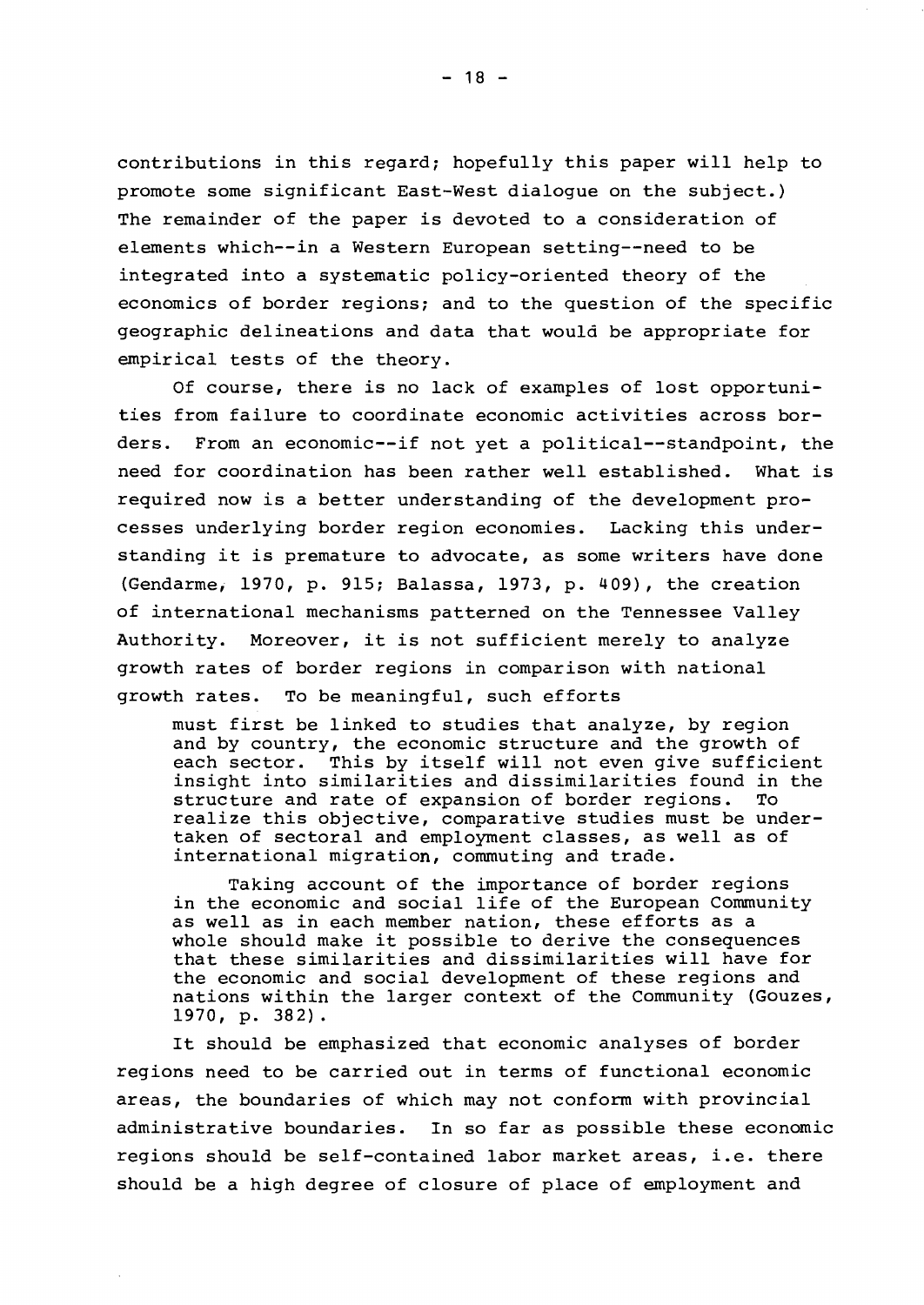place of residence within the respective regions. Since border region analysis is by definition international in nature, it is important that common procedures be used for delineating functional economic areas in the countries concerned and that every effort be made to assure the international comparability of small-area data for demographic, employment, consumption, social infrastructure, production and interregional flow variables. Flow data would be particularly valuable to gain greater understanding not only of actual interactions across national frontiers, but also potential interactions which could be expected under conditions of economic integration.

Earlier it was pointed out that in Western Europe the border regions on both sides of national frontiers tend to have similar characteristics. For each set of relatively homogeneous regions (border and non-border) it would be instructive to carry out comparative studies of non-border regions and border regions. Such studies should shed light on the nature of differences between similar border and non-border regions; in addition, insights would be gained into the possible consequences of greater economic integration across national boundaries. In other words, the analysis of border region problems and opportunities may be undertaken through complementary approaches, one focusing on interregional flows between border regions, the other concentrating on comparative studies involving both border and nonborder regions within given countries.

Research of this nature will in fact be undertaken within the International Institute for Applied Systems Analysis's Human Settlements and Services Area. At first this task will involve German-speaking countries of Western Europe, but with sufficient international interest and cooperation it hopefully will be extended to include other nations.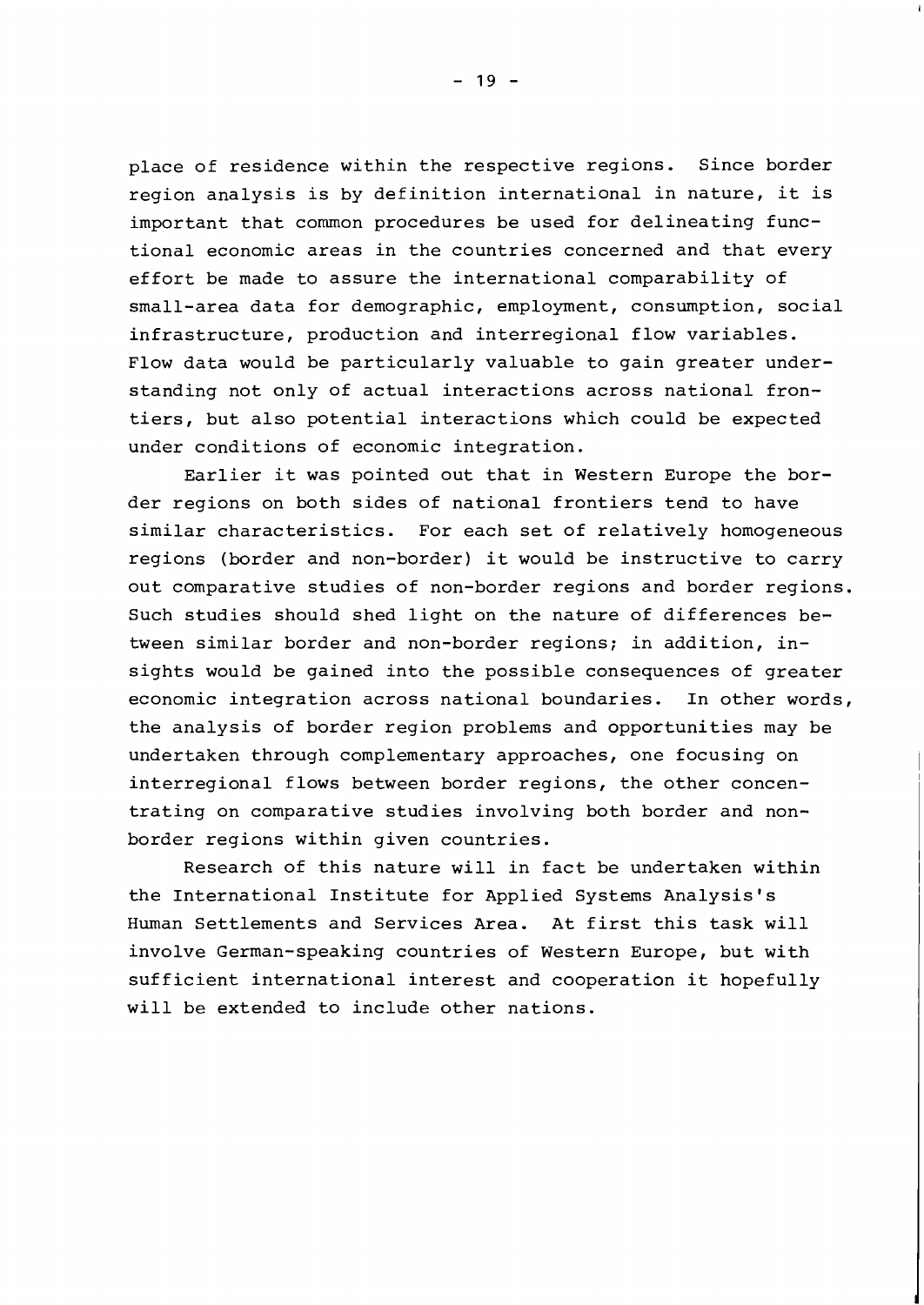### References

- Balassa, B. "Regional Policies and the Environment in the European Common Market," Weltwirtschaftliches Archiv, 109, (1973), 402-417.
- Boudeville, J.R. Aménagement du territoire et polarisation. Paris, Genin, 1972.
- Boudeville, J.R. "European Integration, Urban Regions and Medium-Sized Towns," in M. Sant, ed., Regional Policy and Planning for Europe. Lexington, Mass., D.C. Heath Lexington Books, 1974.
- Boudeville, J.R. "Polarisation and Urbanisation," Economie appliquée, 28 (1975), 215-241.
- Christaller, W. Die zentralen Orte in Süddeutschland. Jena, Gustav Fischer, 1933. Translated by C.W. Baskin, Central Places in Southern Germany. Englewood Cliffs, N.J., Prentice-Hall, 1966.
- Clout, H. The Franco-Belgian Border Region. Oxford, Oxford University Press, 1975.
- Debr6, M. Au Service de la nation. Paris, Stock, 1963.
- Economies et sociétés, V(1971). Special member on "Les régions frontière et la polarisation urbaine dans la Communauté Economique Europ6enne . "
- Gendarme, R. "Les problèmes économiques des régions frontières européennes," <u>Revue économique</u>, 21 (1970), 889-917.
- Giersch, H. "Economic Union between Nations and the Location of Industries," Review of Economic Studies, 17 (1949-50), 87-97.
- Gouzes, F. "Structure 6conomique et sociale et croissance des régions frontalières internes de la Communanté Européenne," in Les régions frontalières à l'heure du marché commun. Brussels, Presses Universitaires de Bruxelles, 1970.
- Hansen, N.M. "An Evaluation of Growth Center Theory and Practice," Environment and Planning, 7 (1975), 821-832.

 $\sim 10^{11}$  km s  $^{-1}$ 

- Hansen, N.M., editor, Growth Centers in Regional Economic Development. New York, The Free Press, 1972.
- Kuklinski, A.R., editor, Growth Poles and Growth Centres in Regional Planning. Paris and The Hague: Mouton, 1972.